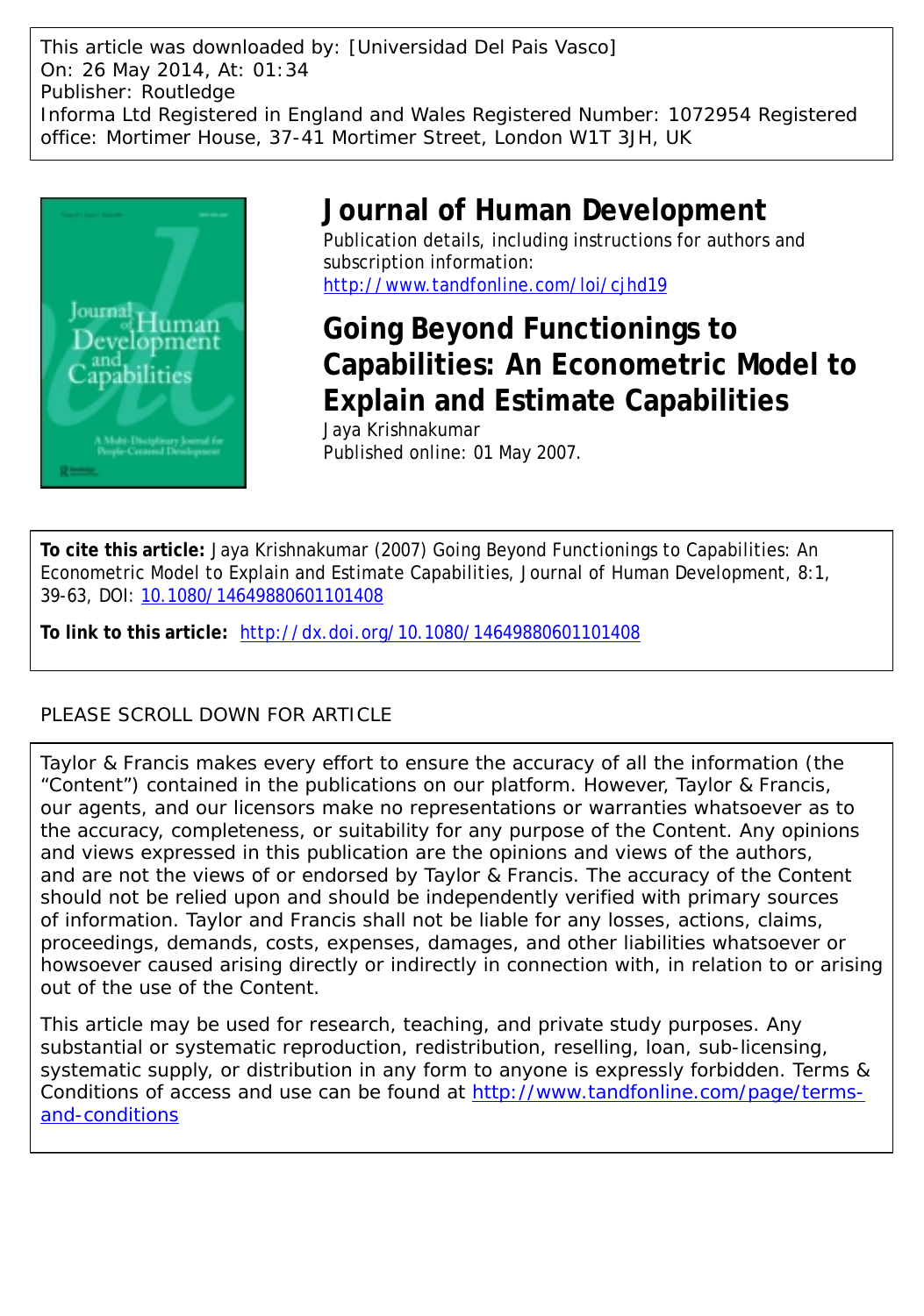# Going Beyond Functionings to Capabilities: An Econometric Model to Explain and Estimate Capabilities

JAYA KRISHNAKUMAR

Jaya Krishnakumar is Professor of Econometrics at University of Geneva, Switzerland

Abstract Any attempt to operationalize the capability approach necessitates an adequate framework for the measurement of the abstract unobservable multidimensional concept that the term 'capability' stands for. One such attempt is the latent variable approach, which considers the different dimensions of capability or human development as unobserved variables (factors) manifesting themselves through measurable indicators. In this paper, we propose a structural equation econometric model that accounts for the interdependence among the latent dimensions and other observed endogenous factors and includes causal exogenous variables affecting the latent dimensions and their indicators. We estimate the model using data on a cross-section of countries across the world and use our empirical model to derive capability indicators in different dimensions.

Key words: Human development, Capability approach, Latent variables, Item response, Simultaneous equations

## Introduction

According to Nobel Prize Laureate Amartya Sen, the basic purpose of development is to enlarge people's choices so that they can lead the life they want to (Sen, 1985, 1999). He also emphasizes that development is a multidimensional concept enveloping diverse social, economic, cultural and political dimensions, and that economic growth, although necessary, is not sufficient in itself to bring about development in this broad sense.

In Sen's approach, the *choices* that one has are termed 'capabilities' and the actual levels of achievement attained in the various dimensions are called 'functionings'. Thus *human* development is given by the enhancement of the set of choices or capabilities of individuals, whereas functionings are a set of 'beings' and 'doings'; for example, the level of education, the state of health and the extent of participation in the

ISSN 1464-9888 print/ISSN 1469-9516 online/07/010039-25  $\odot$  2007 United Nations Development Programme DOI: 10.1080/14649880601101408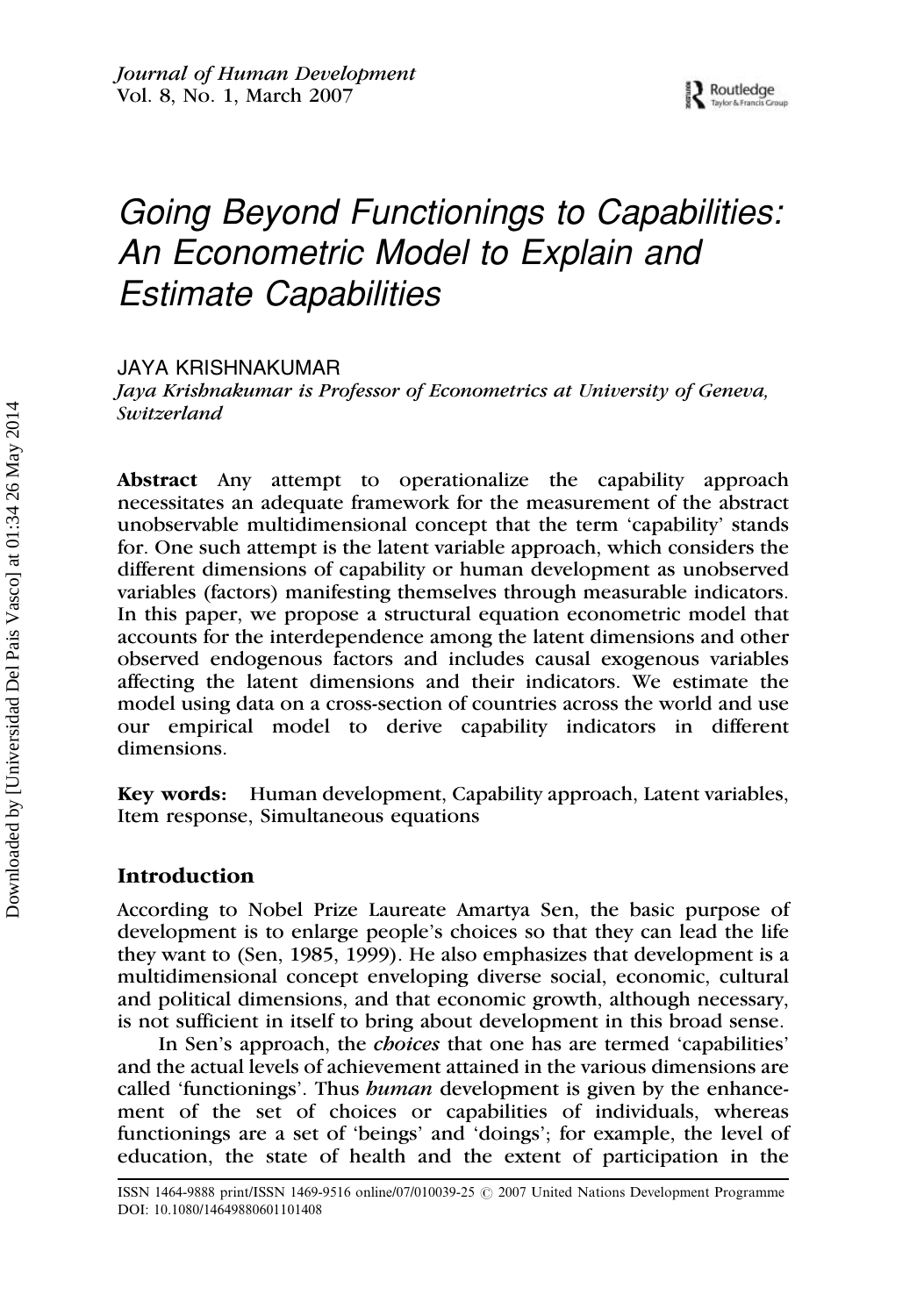political process. The concept of human development proposed by Mahbub ul Haq, in the first Human Development Report in 1990 (see United Nations Development Programme [UNDP], 1990a), largely inspired by Sen's various works, represents a major step ahead in the concretization of this extended meaning of development and in the effort to bring people's lives to the centre of thinking and analysis. Since then, human development has been the object of extensive theoretical and empirical research. It has been studied from various angles: conceptual, methodological, operational and policy-making. One such aspect is the measurement issue, which is crucial for a comparative assessment of different situations. As it is not possible to directly observe and measure human development in its broad sense, it is generally constructed as a composite index based on several variables (indicators). The most well known among these multi-dimensional welfare indictors are the Physical Quality of Life Index proposed by Morris (1979) and the Human Development Index (HDI) proposed by the UNDP (1990a).

Income or consumption still remains the most widely used indicator of well-being, but it is also one of the most criticized for not capturing the non-economic dimensions of human life (without denying the importance of the economic aspect; cf. Noorbakhsh, 1998; Osberg and Sharpe, 2003). There are ample examples to show that economic growth, although necessary, is not sufficient to achieve a good quality of life in various spheres such as the political (for instance, regarding the capability to express one's opinion freely), in the area of personal safety/security (being able to move about freely without being assaulted/arrested, having the right to a fair trial) and many others.<sup>1</sup>

A theoretical framework that is appealing in this context is a model that assumes capabilities are unobservable variables observed through a set of indicators. Factor analysis, MIMIC (multiple indicators and multiple causes) and structural equation models (SEM) all fall into this line of reasoning.<sup>2</sup> Another popular method in this context is principal components, which is not a latent variable method but a data reduction technique. This method seeks linear combinations of the observed indicators that reproduce the original variance as closely as possible. However, it lacks an underlying explanatory model which the factor analysis offers. In the factor analysis model the observed values are postulated to be (linear) functions of a certain number (fewer) of latent variables (called factors). Thus, it provides a theoretical framework for explaining the functionings by means of capabilities represented by the latent factors. However, this model does not explain the latent variables (or the capabilities) themselves in that it does not say what causes these capabilities to change. We believe it is as important to be able to say something about the capabilities as it is to say how we can enhance them and thus promote human development. It is not enough to be able to measure how much is achieved, but it is also essential to be able to say how things can be improved.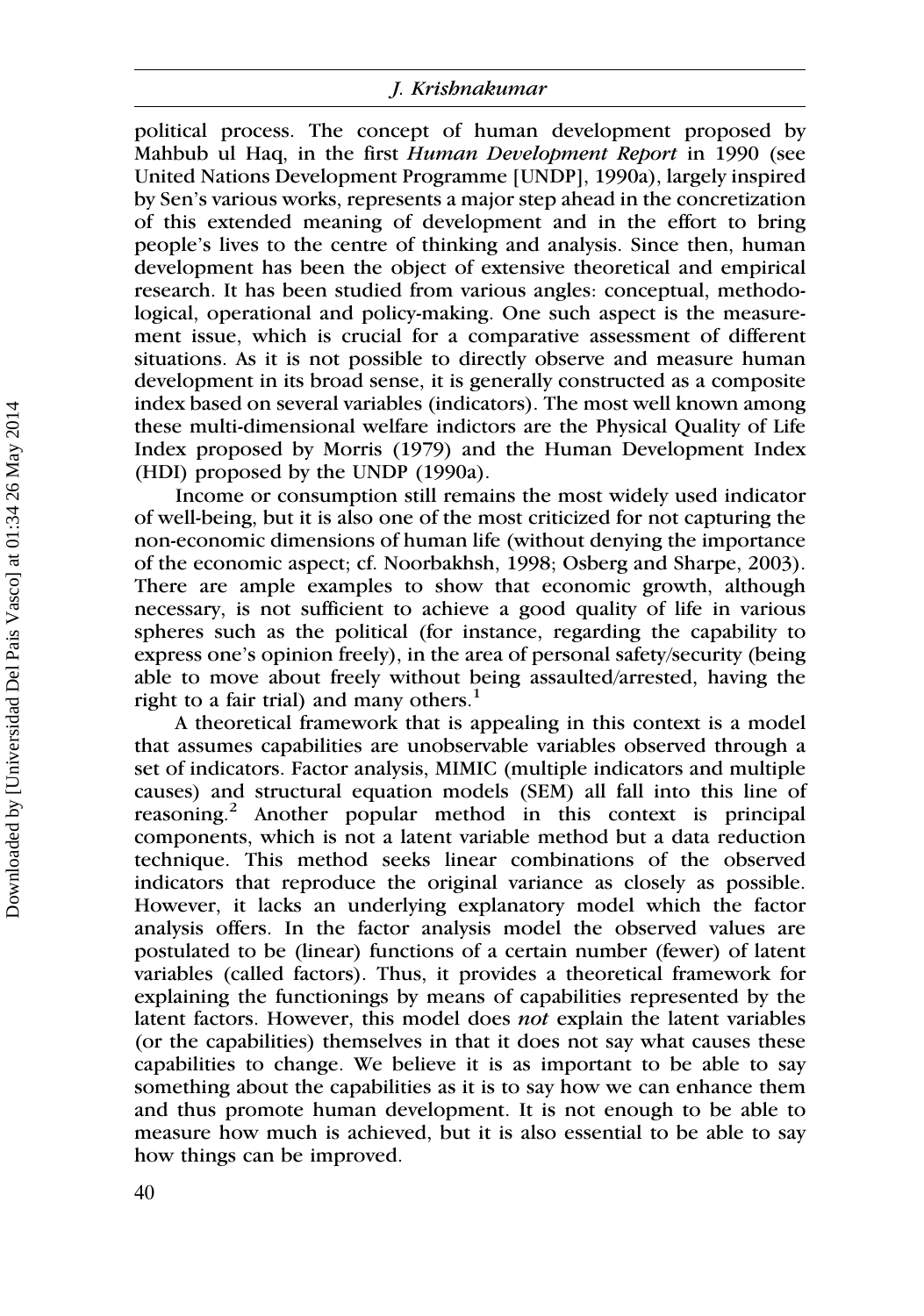Econometric Model to Explain and Estimate Capabilities

The MIMIC model (cf. Joreskog and Goldberger, 1975) represents a step further in the explanation of the phenomenon under investigation, as it is not only believed that the observed variables are manifestations of a latent concept, but also that there are other exogenous variables that 'cause' and influence the latent factor(s). This structure is highly relevant in our context, as there are several institutional, political and social arrangement factors that definitely influence human development and need to be taken into account. Not only do these factors influence human development, but they are also influenced by it. A simple example is that if access to education is facilitated, leading to an increase in capability in the knowledge dimension and hence in the general well-being of the population, this may in turn motivate people to demand free access to education for all (at least in a democratic setting), forcing the government to implement such a policy. This is because there is some sort of a virtuous cycle that is generated by the process of development. Adequate institutional setups can promote development, but it is also true that development in turn encourages favourable political and social arrangements by making people more and more aware, involved and demanding, and enforces the participatory element of progress. Thus, there is a feedback mechanism by which human development promotes its own 'causal' factors. Unless this feedback mechanism is taken into account we do not have a complete picture of the evolving nature of the whole system. Therefore, one has to go beyond one-way causal links towards SEM. I in fact argue for an extended SEM, including exogenous, latent endogenous and observed endogenous variables.

This paper proposes a theoretical framework that encompasses all the relevant features mentioned above in an appropriate manner, and provides the basis for an econometric model that can be fitted using real data enabling a better understanding of how this complex mechanism operates in practice. The empirical model allows us to verify the assumptions about the feedback mechanism mentioned above, and more importantly provides us estimates of capabilities rather than functionings.

The next section puts forward the case for the interdependent nature of capabilities by considering some important components of human welfare such as education, health and social participation. The third section brings in the measurement relations based on the postulate that capabilities are latent and manifest themselves in the form of functionings. Arguments of these two sections combined provide the necessary foundation for formulating the theoretical framework in the fourth section. This in turn leads to the econometric model presented in the subsequent section, where estimation issues are also breifly touched upon. The sixth section presents and discusses the empirical application in detail, and the final section ends the paper with some concluding remarks.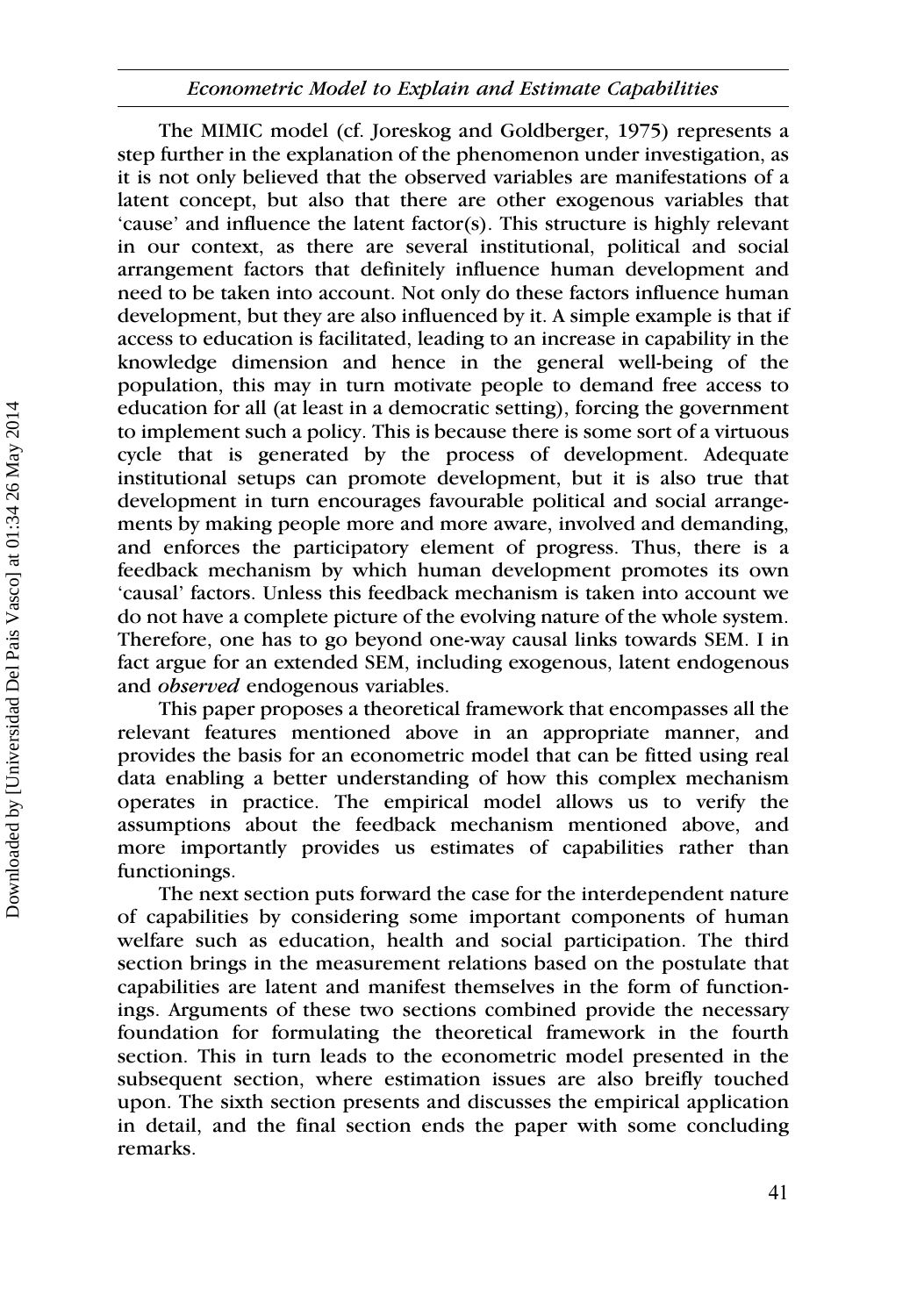### The simultaneous nature of capabilities

We mentioned earlier that 'capabilities' are the choices that one faces in life and 'functionings' are the outcomes. Then it is not difficult to imagine that there could be more than one achievement level for the same capability level. Take education for instance: The 'capability' in this field is given by the freedom to increase one's knowledge through education, in turn facilitated by access to a good school. Thus, existence of a school is an important exogenous factor in enhancing the knowledge capability. However, one person may exercise the choice by actually going to school and getting educated, whereas another may use the same freedom in not going to school due to various reasons. Thus we need a framework in which the same level of capability can give rise to different outcomes depending on external factors (individual, social and environmental) influencing the 'conversion' process (conversion of capability into achievement). Formally, this would mean that some exogenous variables also need to be added in the system of equations linking the observed response (functioning) to the latent capability, be it at the individual or country level.

Let us go further with the same example to get an idea of what these exogenous factors could be. Considering the education of a child in a developing country (especially in rural areas), family perceptions of the return on education compared to the immediate consequence of helping at home or in the field could play a role in deciding whether to send the child to school or not, independent of the availability of a school in the village. While there is the subtle point that the child may not have the choice here, it is beyond the scope of the present paper to go deeper into this issue. Here we take the view that there is a choice, but it is restricted by family compulsions. Another crucial element which comes into play in most developing countries is the gender of the child. Unfortunately it is still not uncommon that only boys are given proper education in certain traditions. Girls are excluded from the process as boys are seen as incomeearners who stay with the parents for ever, thus adding to the total household income and ensuring that parents are taken care of in their old age. On the other hand, the family can also give importance to the nonmonetary benefits of education (of its children) which will lift its status in society as learned persons always command more respect (wealth is no doubt another important contributor to the social status and here too education helps by providing better job opportunities). Needless to mention, there is also the value added to one's personality, and the selfconfidence raised by education. Thus we see that several personal or 'socio-cultural' characteristics enter the process, sometimes acting in opposing directions and influencing the outcome at the individual and national levels.

Next, let us take health. No one can deny the significance of good health as an important constituent of one's well-being. Being healthy is not only an integral part of welfare, but also acts as a means to enhance one's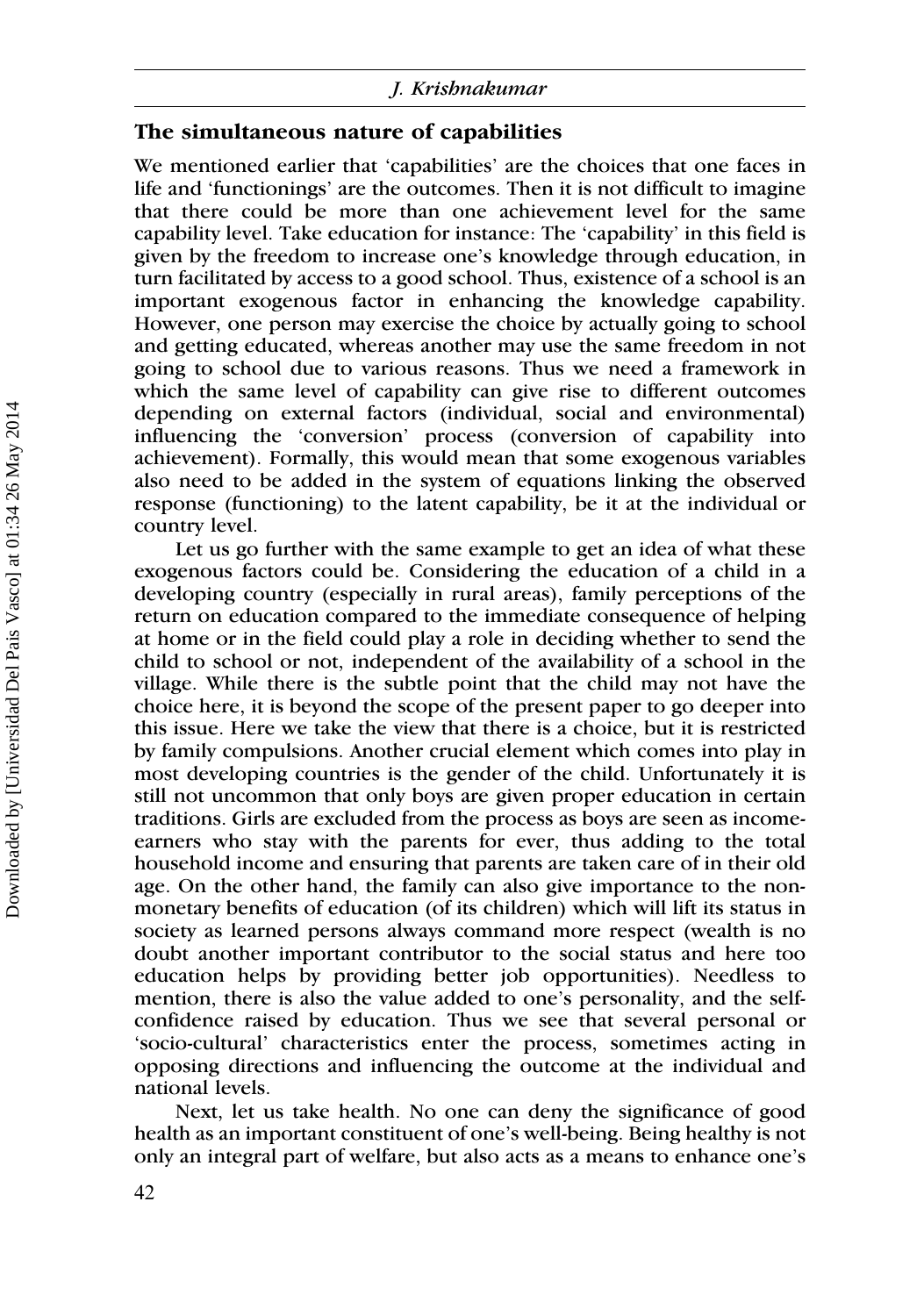Econometric Model to Explain and Estimate Capabilities

capacity to work and earn a living. However, all individuals may not react in the same way when faced with a health issue. Even assuming that adequate means and infrastructure exist and are accessible, people may choose different options depending on circumstances. Some may go to a public health centre, some to a private one. Some may not avail themselves of these professional services, but instead may follow a more traditional route of consulting a family/social guide in this matter, a custom still prevalent in many rural areas. In such situations, there is bound to be a difference in the result, given the same choice depending on one's own convictions, social traditions, family practices and on the degree of acceptance of alternative forms of medicine, which are also increasingly sought after in developed countries.

Taking a different angle, one can argue that education brings about a better awareness of health and environmental issues, and enables one to think of options that may otherwise not even have been part of the choice set. This is actually equivalent to saying that it increases the range of choice (i.e the capability set itself). For instance, it is well known that educating a mother has a direct impact on her own and her children's health and wellbeing (cf. Murthi et al., 1997), meaning that there is a clear interaction between education and health. Thus, improving one capability can affect another in a favourable manner. This implies that capabilities are interdependent and this property should be included in the theoretical model we are trying to develop.<sup>3</sup>

It may be noted here that it is completely legitimate to argue that, given enough time, everything becomes endogenous, including what we considered purely exogenous earlier such as traditions. Thus, it is important to specify the time frame in which one is operating in a given context. However, given that traditions are deep-rooted and may sometimes take several generations to change, they can be generally treated as exogenous in the short/medium term.

### The measurement issue

Capabilities, by definition, cannot be directly measured, and hence are specified as latent variables in our model. What can be measured, however, are the functionings; namely, the achievements in each dimension both at the individual (household) and at the national levels. These achievements are generally identified by proper indicators reflecting the performance in the associated dimension. There could either be one indicator, or, as is more often the case, a whole range of indicators available for each capability dimension. In other words, one normally has a vector of functionings rather than a scalar indicator corresponding to each domain. In the case of health, at the aggregate (national) level, one can think of indicators such as life expectancy, infant/child mortality, total fertility, number of doctors per 1000 persons, number of hospital beds per 1000 persons, and so on.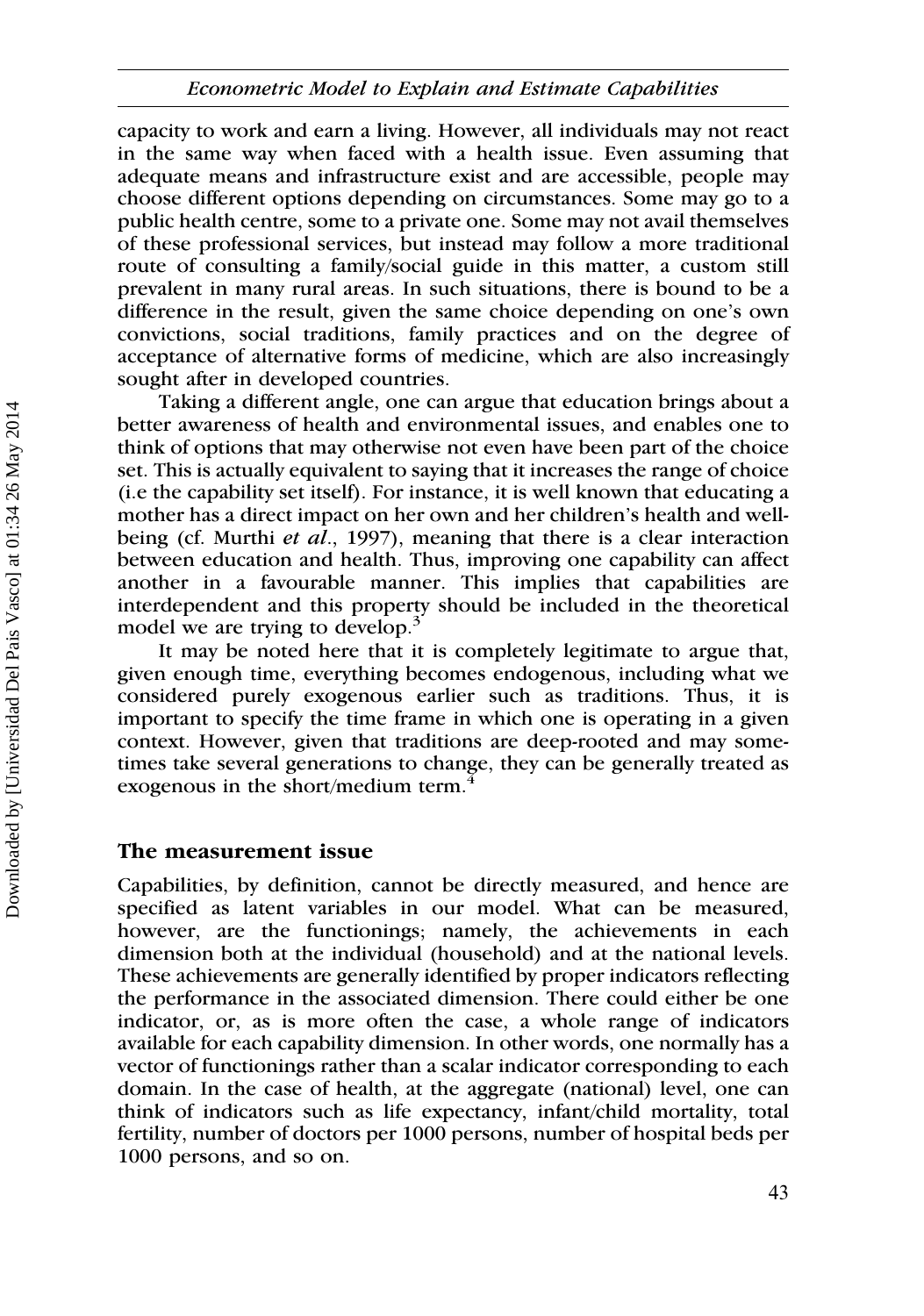There are several types of indicators available in practice. Some could be continuous — like the aforementioned life expectancy and per-capita number of doctors — whereas some could be of a qualitative nature — for instance, whether or not there is the right to vote, safe water access, a school or a hospital in the neighbourhood, and adequate sanitation facilities. At the individual level one could also have subjective assessments, such as whether or not a person considers himself or herself to be poor. The above characteristics are examples of what is called a binary or dichotomous variable (with two possible outcomes: yes and no coded as either 1 and 0 or +1 and  $-1$ ). There are also other types of qualitative indicators: polychotomous (more than two outcomes; e.g. different levels of education — no formal education, primary, secondary, college, etc.). Note that there is a certain order in the last variable, and hence it is termed as an ordinal variable. There could also be polychotomous variables with no order (e.g. religion — Hindu, Muslim, Buddhist, Christian, etc.). One should bear in mind that the statistical/ econometric treatment of these variables differs according to the particular type concerned.

In the psychometric literature, the relationships linking latent 'capabilities' and observable outcomes are called 'measurement equations' and the observed outcomes are 'response variables'.

## The general theoretical framework

Let us recall from the foregoing discussion that the following features need to be present in our framework:

- (i) Capabilities are latent, unobservable and interdependent, and are endogenous in our structural model.
- (ii) Capabilities are influenced by a set of social, political and institutional factors, some of which may in turn be influenced by them. (In addition to capabilities, there are also some observed endogenous variables in our model.)
- (iii) Capabilities are also influenced by a set of observable external/ exogenous causes (such as traditions, cultural elements, natural environmental factors and some social, political, institutional ones that are not part of (ii)).
- (iv) Achievements/functionings are measurable and are linked to the underlying capabilities (the set of relationships linking the two is the so-called measurement model or the qualitative response model).
- (v) The relationships between the latent capabilities and the observed functionings are also affected by exogenous elements (for instance, individual characteristics).

We will now introduce some notations that will help us formulate our theoretical framework in precise terms.

We shall denote as follows: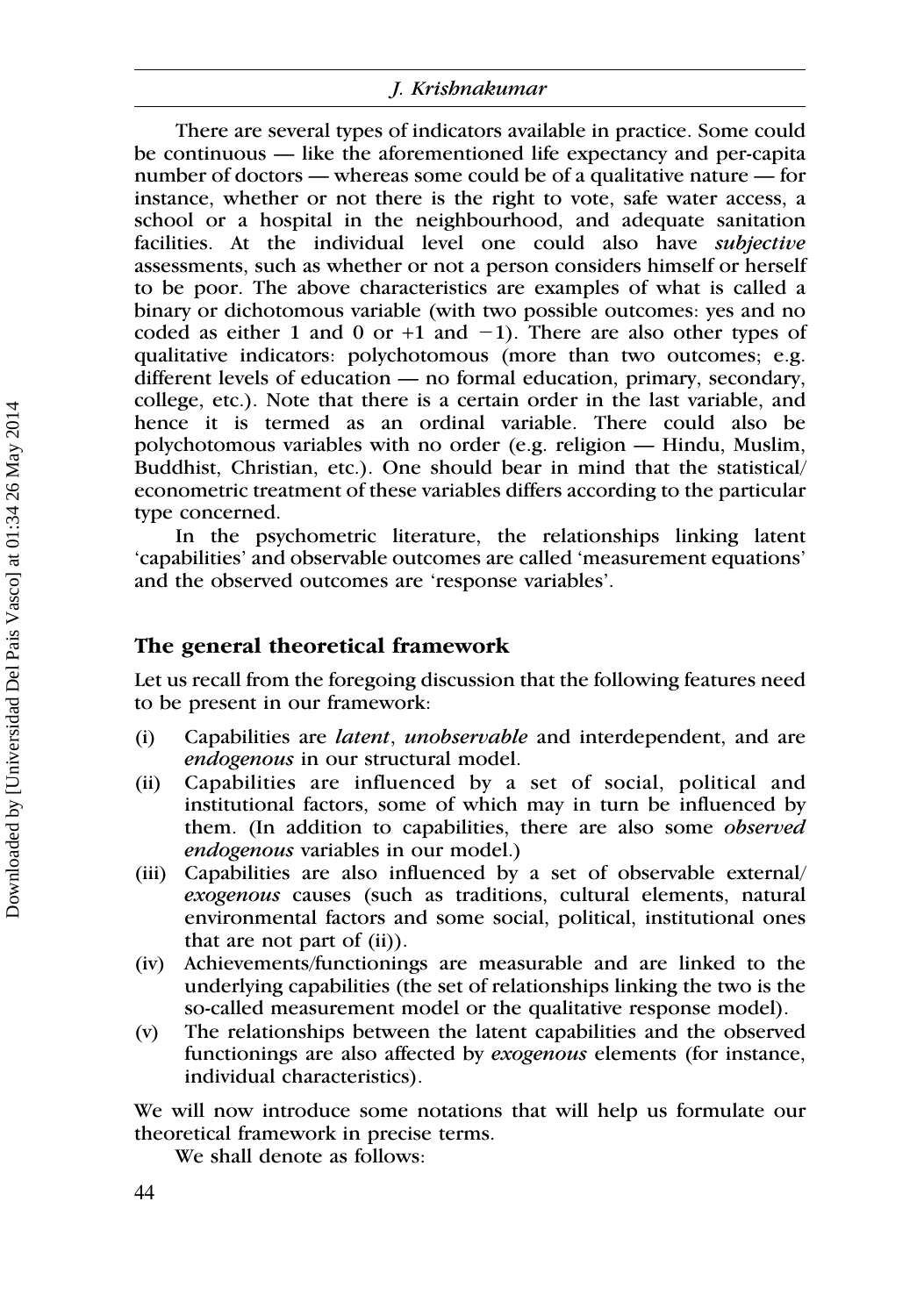- $y^*$  a ( $m \times 1$ ) vector of latent capabilities;
- $\gamma$  a ( $p \times 1$ ) vector of observed indicators representing the functuionings associated with the capability vector; as discussed earlier, some of these  $\gamma$  values could be continuous, some qualitative or discrete;
- $z = a$  ( $n \times 1$ ) vector of observed variables that influence the capabilities but are also influenced by them;
- x a  $(k \times 1)$  vector of exogenous causes of  $\gamma^*$  and z; and
- w a  $(s \times 1)$  vector of exogenous factors entering the measurement equations (i.e. the relationships between observed indicators  $y$  and latent variables  $y^*$ ).

For each vector, a typical element will be denoted using a subscript  $i$  (e.g.  $y_i^*$ ,  $i=1, ..., m$ .

Note that we do not have latent exogenous variables, although theoretically it is possible to allow for such a case. The reason for not including them in the above framework is that we do not see their relevance in our empirical context where we would normally directly observe all exogenous factors.

Keeping all the above features in mind we can represent our structure by Figure 1 (which is usually called the path diagram in the social science literature).

## The econometric model

The conceptual framework described in the previous section leads us to a general mixed (latent and observed) simultaneous equation model, which we can now write in formal terms as follows:

$$
Ay^* + Bz + Cx + u = 0 \tag{1}
$$

$$
g(y) = b(y^*, w) + v \tag{2}
$$

The first set of equations represents the structural model that jointly explains  $(y^*, z)$  in terms of x, with A, B, C being the corresponding coefficient matrices of appropriate dimensions. We have used the term



FIGURE 1. Path diagram on our econometric model.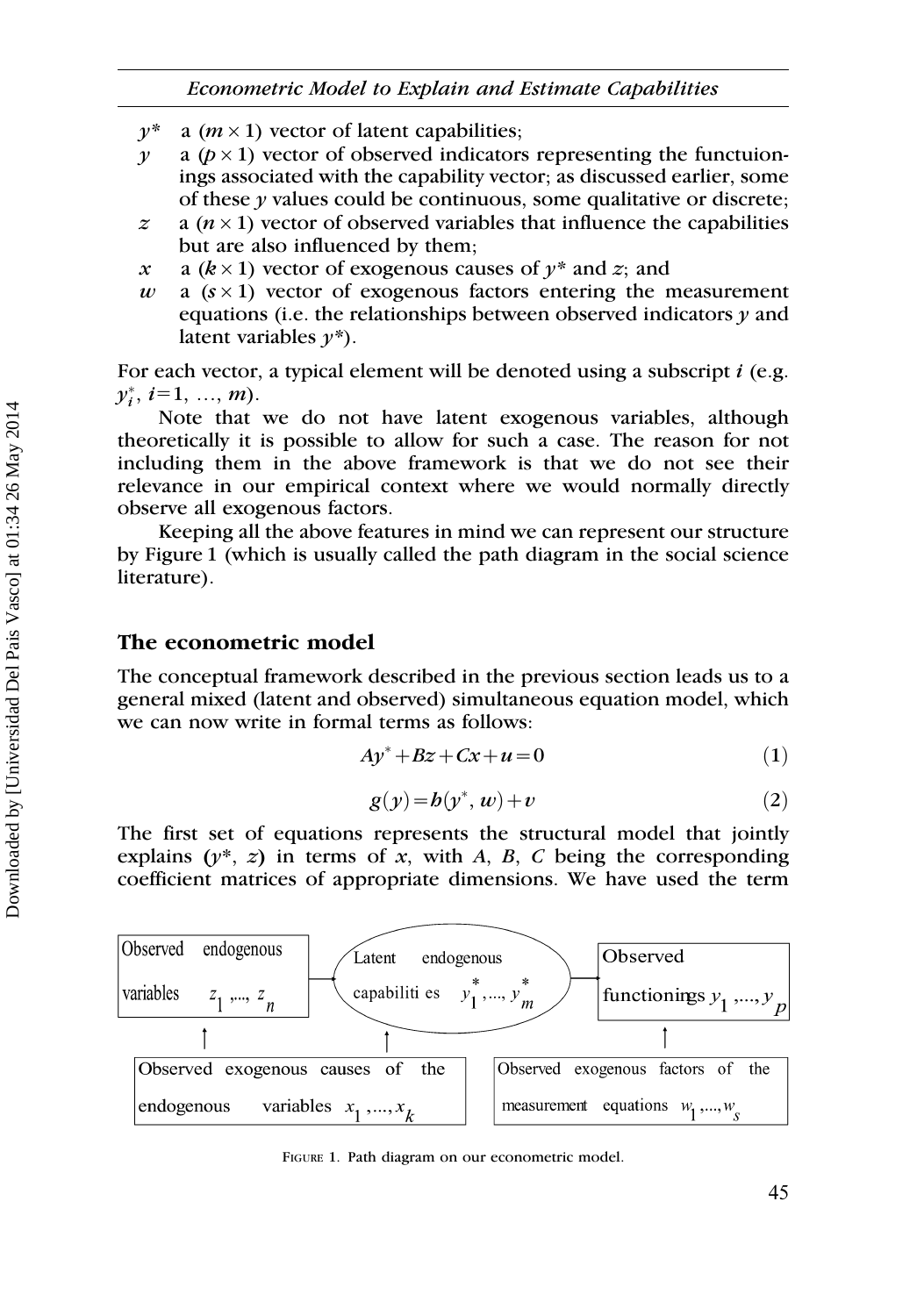'mixed' to indicate that there are both *latent endogenous*  $y^*$  (with qualitative response for some) and observed endogenous z (continuous) variables in our structural SEM.<sup>5</sup> The second set of equations forms the measurement model or the qualitative response model, where it is specified how the latent variables are related to the observed responses through functions  $g(\cdot)$  and  $h(\cdot)$ . Note the presence of exogenous variables in both the models.

Vectors  $u$  and  $v$  are the respective error vectors in the SEM and qualitative response model, with zero expectations, uncorrelated between the two parts but correlated within each. Let us denote:

$$
V(u) = \Sigma
$$

and

$$
V(v) = \Psi.
$$

In general  $\Psi$  is assumed to be diagonal in the latent variable model literature. Furthermore, depending on the nature of  $\gamma$ , the variance of some elements of  $\nu$  will be specified as unity (for proper identification of the coefficients). As far as the SEM part is concerned, certain elements of the coefficient matrices (those appearing in the structural equations explaining the latent variables) can only be estimated up to a proportionality factor under the usual identification conditions.<sup>6</sup>

It is interesting to observe that this general model includes many known models as 'special cases', which are presented in Appendix A. Estimation of the model given by equations (1) and (2) can be carried out by two methods. The first is maximum likelihood estimation applied to the (non-linear) model obtained by substituting equation (1) in equation (2) for  $\gamma^*$ . The second method derives structural parameter estimates by (nonlinear) generalized method of moments, minimizing the distance between the theoretical expressions of means/thresholds, variances and covariances of observed variables, which are nonlinear functions of model parameters and their sample estimates. The generalized method of moments procedure is made optimal using the variance covariance matrix of the estimators as the weight matrix. All these estimators are consistent and asymptotically normal. One can also obtain 'robust' versions of their standard errors to account for possible heteroscedasticity and serial correlation by applying the Newey–West correction. The reader can refer to Muthen (1983, 1984, 1987, 1989) and Browne and Arminger (1995) for technical details. These methods have been implemented in the MPLUS program (cf. Muthen and Muthen, 2004).

## Empirical application

## The model

Our empirical application combines three dimensions that can be considered fundamental in any measure of human development; namely,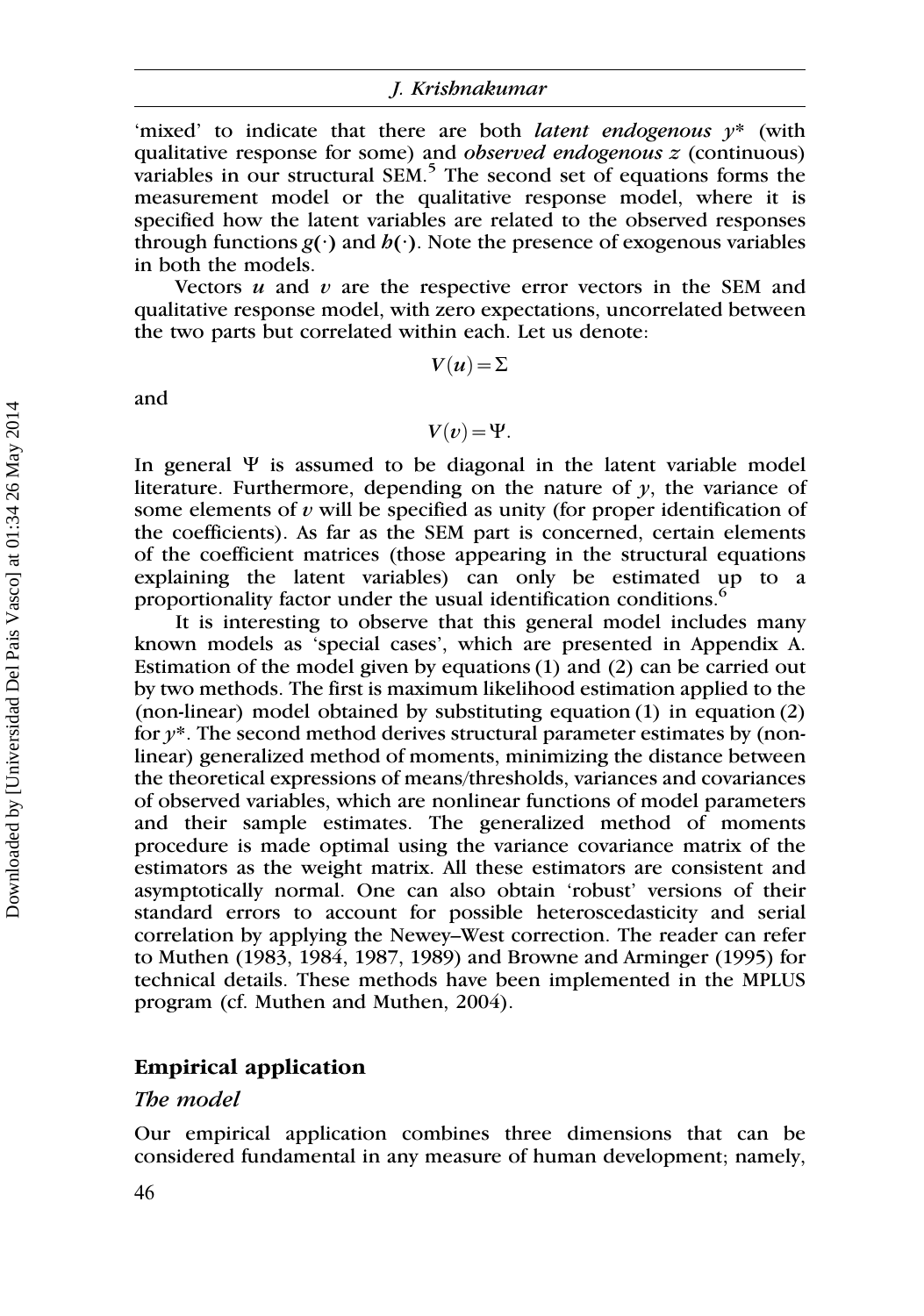Econometric Model to Explain and Estimate Capabilities

'knowledge' (denoted as  $y_1^*$ ), 'health'  $(y_2^*)$  and 'political freedom'  $(y_3^*)$ . Other relevant dimensions could not be included at this stage due to lack of data availability at the global level that we are looking at here. The latent variables associated with these dimensions represent, so to speak, the 'national capability level' in each of them and can be thought of as reflecting the different dimensions of human development at the country level.<sup>7</sup> They are the unobservable endogenous variables of our structural model forming our  $(3 \times 1)y^*$  vector. Note that we do not include income or Gross Domestic Product (GDP) per capita as a dimension of human development due to its 'instrumental' role in promoting human development rather than being a component of it. Hence we are not convinced of its place as an intrinsic dimension of human development. The mixing of 'means' and 'ends' in the components of HDI being one of its major drawbacks, we avoid being subject to the same criticism.

The level of achievement in each of these dimensions is measured through a proper set of indicators. As we decided to use the commonly used UNDP and World Bank databases for worldwide data compatibility, our indicators are of the 'conventional' aggregate type. However, the same model can be conveniently implemented for individual or regional level data within a country using more context-specific indicators. Thus, in the field of health, the selected indicators are life expectancy at birth, infant mortality rate and under-five mortality rate, with a high level of health in a country being associated with a high life expectancy and a low mortality rate. In the field of knowledge, the corresponding indicators are adult literacy rate and gross enrollment ratio. A high knowledge level at the macro-economic level can normally be associated with a high level of both indicators. Finally, in the field of political freedom, the selected indicators are political rights, civil liberties, and voice and accountability.<sup>8</sup> The 'political rights' score represents the extent to which all adults participate freely in the political process such as free and fair elections for electing the head of state/government and legislative representatives, free right to form political parties, absence of discrimination of minority groups, and so forth. It is scored on a 0–6 scale, where 0 is the lowest degree of freedom and 6 is the highest. The 'civil liberties' score encompasses the freedom to develop one's own views, create institutions and exercise personal autonomy; it is also scored on a 0–6 scale, where 0 is the lowest degree of freedom and 6 is the highest. 'Voice and accountability' index measures the extent to which citizens of a country are able to participate in the selection of governments, but comes from a different source (World Bank) to the first two (Country Indicators for Foreign Policy). This indicator is scored on a 0–5 scale, where 0 is the lowest degree of participation and 5 is the highest. Thus, all these indicators are scaled in such a way that a higher score corresponds to a higher degree of political freedom.

The aforementioned education, health and political scores form our  $y$ vector (i.e. the achievement or functioning vector), and are linked to the latent capabilities through a set of measurement equations: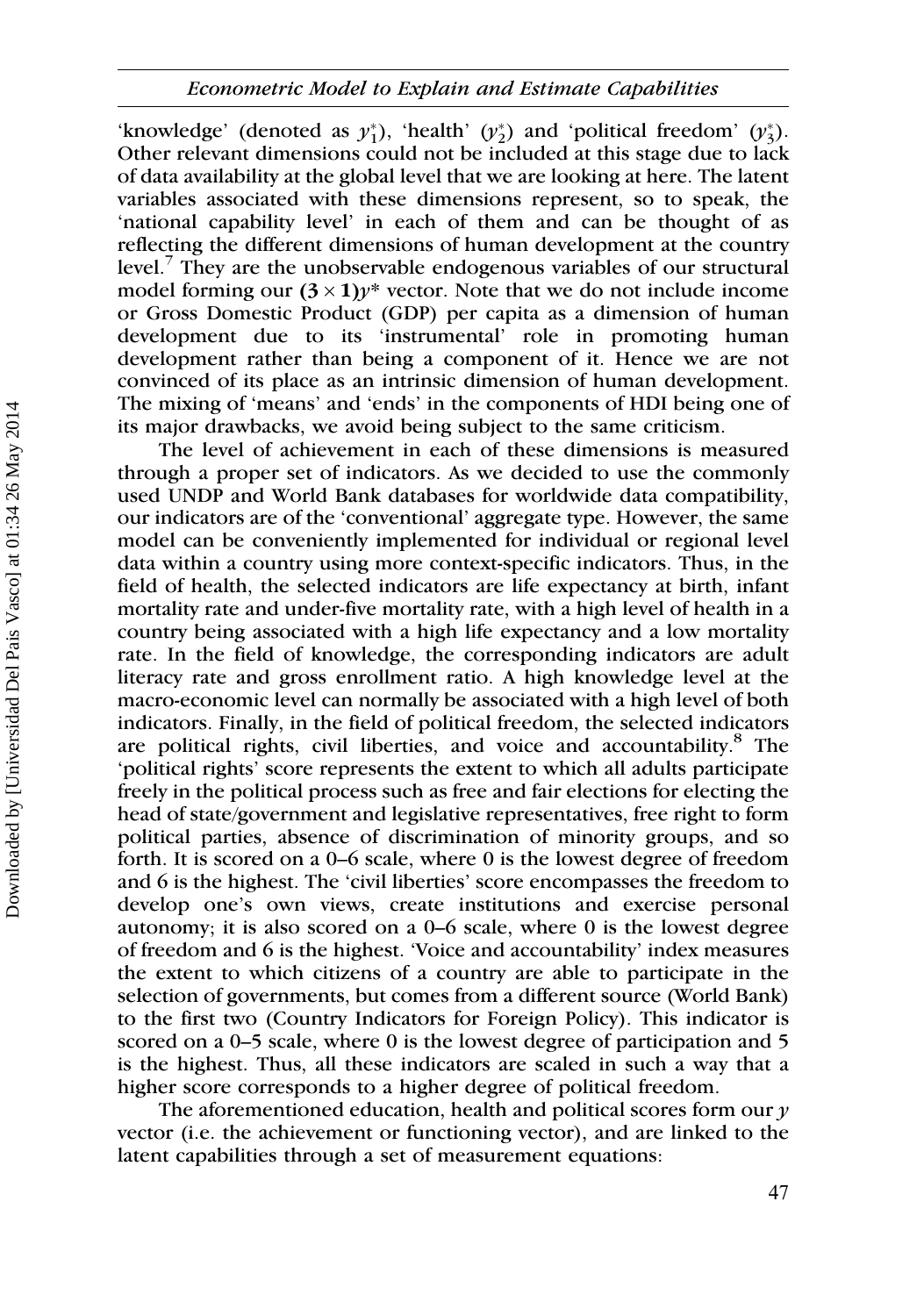$$
y = \Lambda y^* + Dw + v
$$

We assume:

## $E(v) = 0$  and  $V(v) = \Psi$ , diagonal

Note that all our indicator variables are continuous random variables.

As argued earlier, the level of achievements in these different dimensions are no doubt affected by the availability of a congenial environment allowing for the capability to be realized and accounting for possibly different achievement levels for the same capability level. The following potential exogenous variables  $(w)$  were selected to represent the support factors:<sup>9</sup> the 'percentage of population with access to essential drugs', the 'percentage of population using adequate sanitation facilities', the 'percentage of population using improved water sources', the 'number of physicians per 100 000 people' for the health dimension; the 'public expenditure on education' for the education dimension; and the 'control of corruption' and the 'rule of law' for the political dimension. 'Control of corruption' measures the exercise of public power for private gain, including both petty and big corruption, and even state capture, and is scored on a 0–5 scale, where 0 reflects the lack of the control of corruption in a country and 5 the presence of an important control of corruption, and 'rule of law' measures the extent to which agents have confidence in and abide by the rules of society also by means of an integer value lying between 0 and 5, with higher scores corresponding to better outcome. We will see later that some of these exogenous variables were not retained in the final model as their influence was found to be non-significant.

Next we turn to the structural part of the model, the SEM, which explains the system within which the capabilities are determined. The SEM not only models the interactions of our latent dimensions among themselves, but also the influence of exogenous 'causes'  $(x)$  representing the social, economic and political context, which is bound to have an impact on the capabilities themselves. Note that these exogenous elements are the ones that directly influence the latent variables, unlike the earlier ones that influence the outcome variables given the same capability.

The SEM is thus written as:

$$
Ay^*+Cx+u=0
$$

with  $E(u)=0$ ; and  $V(u)=\Sigma$ , positive definite.

Among the exogenous causes  $(x)$  of our latent variables, we tested a wide range of political, economic, social, demographic and even technological factors (within the limitations of data availability). The political factors were the earlier ones plus: the 'democracy–autocracy index', which measures the political participation of a country and is on a 21-point scale, ranging from 0 (strongly autocratic) to 20 (strongly democratic); 'government effectiveness', measuring the competence of the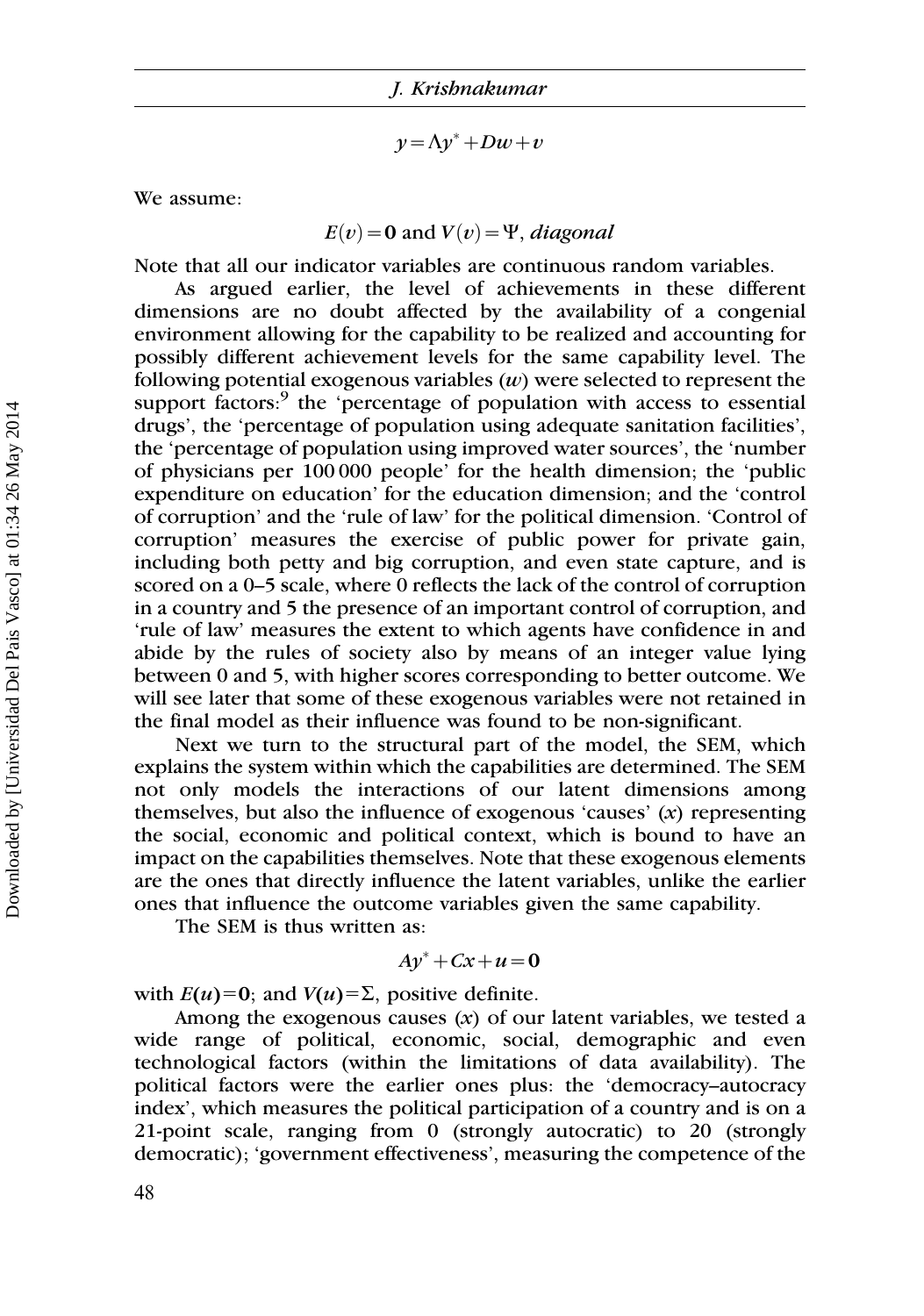Econometric Model to Explain and Estimate Capabilities

bureaucracy and the quality of public service delivery; 'regulatory quality', measuring the incidence of market-unfriendly policies such as price controls or inadequate bank supervision; 'political stability', which measures perceptions of the likelihood that the government in power will be destabilized or overthrown by possibly unconstitutional and/or violent means; and 'press freedom', which represents the degree to which each country permits free flow of information on a 0–99 scale, where 0–39 is regarded as having a not-free press, 40–69 as having a partly-free press and 70–99 as having a free press. These political scores lie between 0 and 5, with higher scores corresponding to a freer political environment.

Economic factors were represented by 'foreign direct investment', 'gross fixed capital formation' and 'trade', technological factors by 'cellular mobile subscribers', demographic factors by 'population growth rate' and 'urban population growth rate', and commitment to health factors by the 'percentage of population using improved water sources' and the 'number of physicians per 100 000 people'.

Before discussing the results we summarize our list of variables using appropriate notations and classifying them into three groups: the latent endogenous variables, the (observed) achievement indicators, and the (observed) exogenous variables (for both the measurement and structural parts).

#### Data sources

The first three sources cited in Table 1 are well known and do not require any explanation. The fourth one, Country Indicators for Foreign Policy, perhaps less frequently encountered, is a database with statistical data on several indicators for 196 countries from 1985 to 2000, drawn from a variety of open sources, including the World Bank, the UNDP (1990b), the United Nations High Commission for Refugees, the Stockholm International Peace Research Institute, and the Minorities at Risk and POLITY IV datasets from the University of Maryland.

#### Variables

See Table 2 for a list of variables.

UNDP Human Development Data World Bank Group World Development Indicators<sup>a</sup> World Bank Group **Worldwide Governance Research Indicators** Country Indicators for Foreign Policy Risk Assessment Indicators<sup>c</sup>

Table 1. Data sources

<sup>a</sup>Annual since 1960; see [http://www.worldbank.org/data].

b<br>Worldwide Governance Research Indicators Dataset (2004) [http://www.worldbank.org/wbi/governance/data.html].

c See [http://www.carleton.ca/cifp/risk.htm].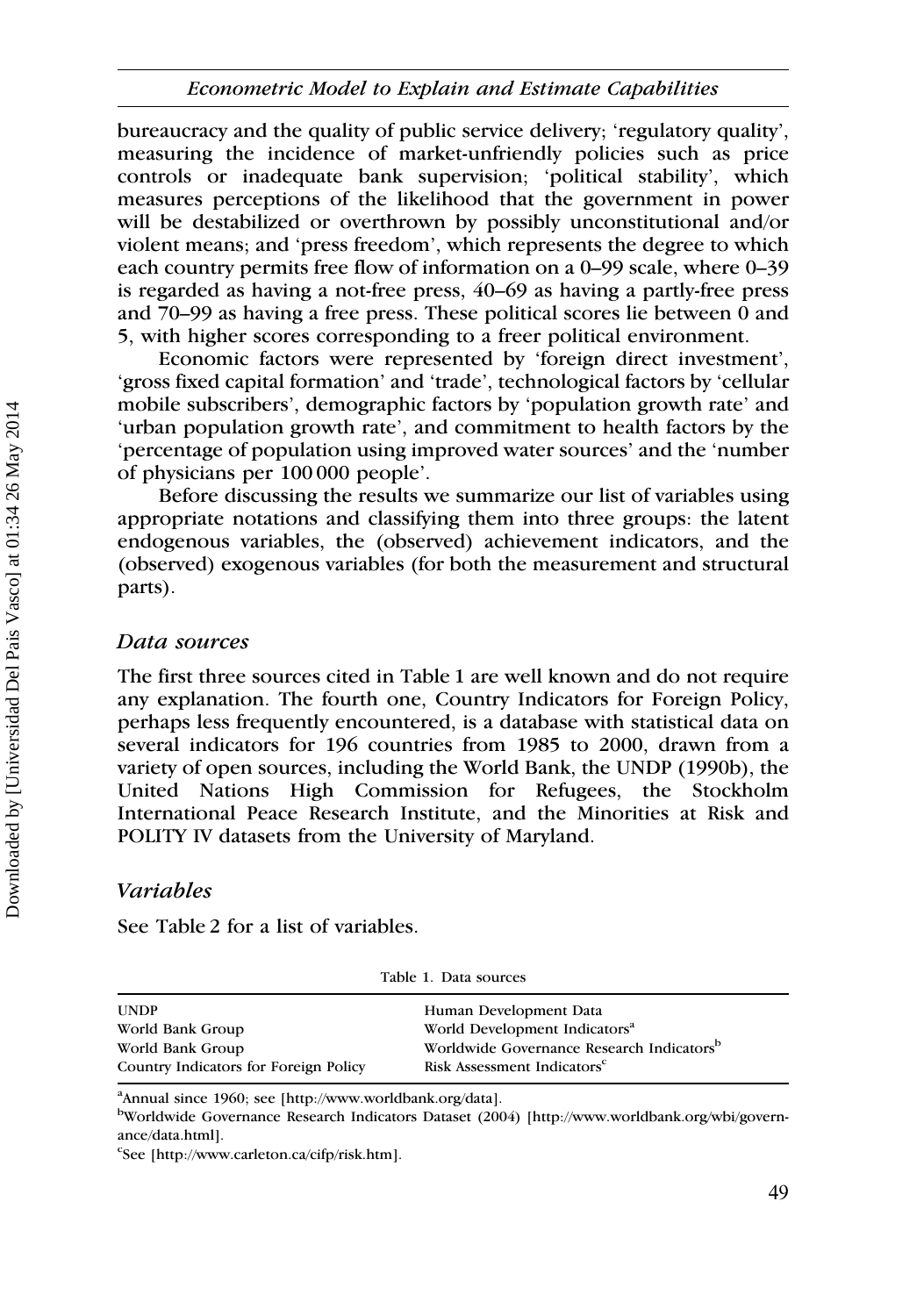| Latent endogenous variables             |                                                                    |
|-----------------------------------------|--------------------------------------------------------------------|
| $y_1^*$                                 | Knowledge                                                          |
| $y_2^*$                                 | Health                                                             |
| $y_3^*$                                 | Political freedom                                                  |
| Achievement indicators                  |                                                                    |
| $y_1$                                   | Political rights                                                   |
| $y_2$                                   | <b>Civil liberties</b>                                             |
| $y_3$                                   | Voice and accountability                                           |
| $y_{5}$                                 | Life expectancy at birth (years)                                   |
| $y_{6}$                                 | Adult literacy rate (% age 15 and above)                           |
| $y_7$                                   | Combined primary, secondary and tertiary gross enrolment ratio (%) |
| $y_8$                                   | Infant mortality rate (per 1000 live births)                       |
| $y_{9}$                                 | Under-five mortality rate (per 1000 live births)                   |
| Possible exogenous variables (observed) |                                                                    |
| Structural part                         |                                                                    |
| $x_1$                                   | Government effectiveness                                           |
| $x_2$                                   | Regulatory quality                                                 |
| $x_3$                                   | Population using improved water sources (%)                        |
| $x_4$                                   | Cellular mobile subscribers (per 1000 people)                      |
| $x_{5}$                                 | Public expenditure on health (% of GDP)                            |
| $x_6$                                   | Total debt service (% of GDP)                                      |
| $x_{7}$                                 | Density (persons per square km)                                    |
| $x_{8}$                                 | Political stability                                                |
| $x_9$                                   | Population growth rate (annual %)                                  |
| $x_{10}$                                | Urban population growth rate (annual %)                            |
| $x_{11}$                                | Youth bulge (population aged $0-14$ as a % of total)               |
| $x_{12}$                                | Physicians (per 100 000 people)                                    |
| $x_{13}$                                | Press freedom                                                      |
| $x_{14}$                                | Democracy-autocracy index                                          |
| $x_{15}$                                | Total fertility rate (per woman)                                   |
| $x_{16}$                                | Foreign direct investment (US\$PPP)                                |
| $x_{17}$                                | Gross fixed capital formation (US\$PPP)                            |
| $x_{18}$                                | Trade (US\$PPP)                                                    |
| Measurement part                        |                                                                    |
| $w_1$                                   | Control of corruption                                              |
| $w_2$                                   | Rule of law                                                        |
| $w_3$                                   | Population with access to essential drugs (%)                      |
| $w_4$                                   | Population using adequate sanitation facilities (%)                |
| $w_{5}$                                 | Public expenditure on education (% of GDP)                         |
|                                         |                                                                    |

Table 2. List of variables

## Results

Our data relate to a cross-section of middle-income and low-income countries across the world for the year 2000 (or the year closest to it, i.e. 1999 or 1998 for a few variables). Even though we explored many international data sources theoretically covering all countries, the number of countries with no missing values for any of the selected variables was considerably reduced to 56. In fact, it is for this reason that other dimensions could not be added to the model as it would have resulted in a situation with more parameters to be estimated than the number of observations available! In spite of this small number of observations, we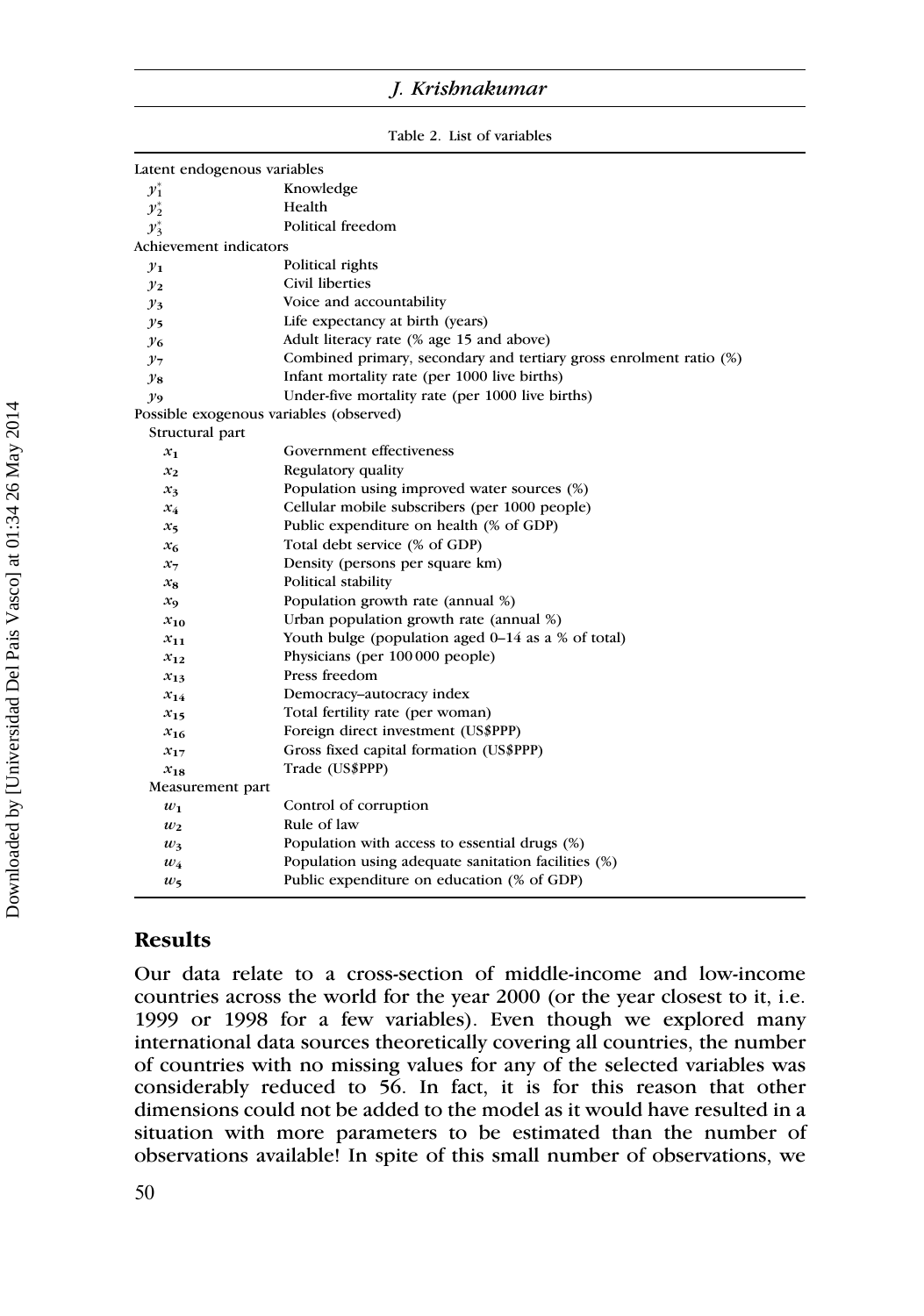are strongly encouraged in our attempt by the interesting results we obtained that we report here. All estimations are carried out using the 'robust' maximum likelihood method and implemented using the MPLUS software.

Two preliminary remarks: only significant coefficients (or nearly significant considering the small sample) are generally reported; and almost all the coefficients have the expected sign.

## Results of the measurement model

The results of the measurement model are presented in Table 3.

## The appropriateness of outcome indicators

As expected, our outcome variables, adult literacy rate and combined primary, secondary and tertiary gross enrolment ratio are found to be relevant indicators of the latent dimension 'knowledge'. In other words, they have positive and highly significant coefficients. The situation is similar for life expectancy at birth and infant mortality rate as indicators for health (the second one with a negative coefficient) and the four 'political freedom' indicators. Only one of the two mortality indicators could be retained as including both produced non-significant coefficients, probably due to the high correlation between the two. We therefore conclude that the selected indicators reflect their latent dimension satisfactorily.

## The effects of the exogenous factors

The percentage of the population with access to essential drugs has a significant positive impact on life expectancy at birth, whereas it has a negative although not significant effect on the infant mortality rate. Public expenditure on education has a positive and significant effect on the adult literacy rate and the combined primary, secondary and tertiary gross

| Explanatory | Dependent variables |                |                |                |                |                |                   |
|-------------|---------------------|----------------|----------------|----------------|----------------|----------------|-------------------|
| variables   | $y_1$               | $y_2$          | $y_3$          | $y_{5}$        | $y_{6}$        | $y_7$          | $y_8$             |
| $y_1^*$     |                     |                |                |                | 1<br>(0)       | 0.71<br>(0.06) |                   |
| $y_2^*$     |                     |                |                | 1<br>(0)       | -              |                | $-3.87$<br>(0.34) |
| $y_3^*$     | 1<br>(0)            | 0.66<br>(0.04) | 0.40<br>(0.02) |                |                |                | -                 |
| $w_3$       |                     |                |                | 0.04<br>(0.03) |                |                | $-0.10$<br>(0.09) |
| $w_{5}$     |                     |                |                |                | 1.72<br>(0.82) | 1.58<br>(0.83) |                   |
| $R^2$       | 0.92                | 0.88           | 0.95           | 0.83           | 0.87           | 0.80           | 0.97              |

| Table 3. Results of the measurement model |  |
|-------------------------------------------|--|
|-------------------------------------------|--|

Numbers inside parentheses are standard deviations.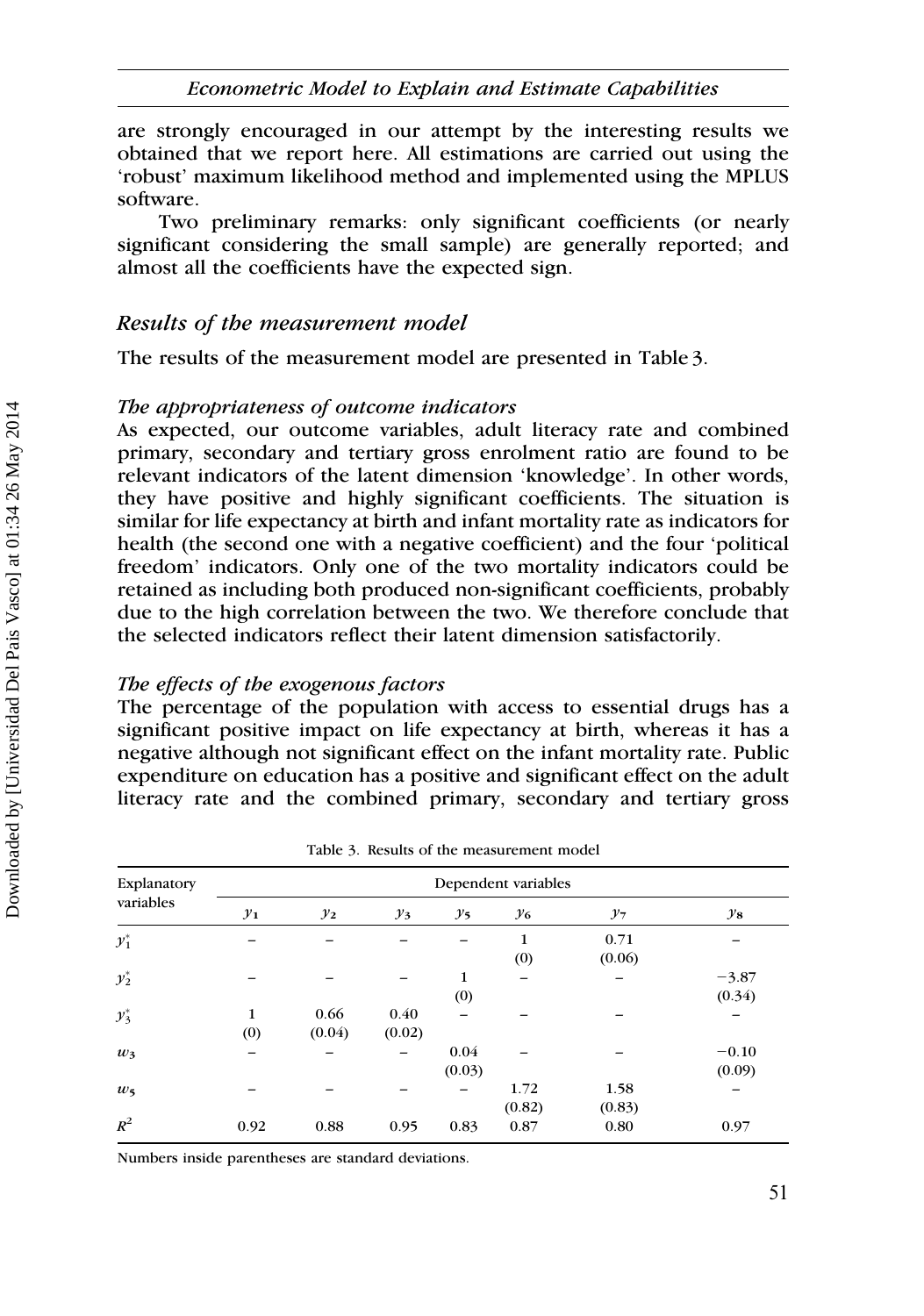enrolment ratio. These results corroborate our a priori assumption on the influence of exogenous 'environmental' factors on the level of achievement. None of the exogenous political factors turned out to be significant in the measurement model. However some, of them do have significant coefficients in the structural model as we will see below.

## Results of the structural equation model

The results of the structural equation model are presented in Table 4.

#### The interactions among the latent variables

Let us first look at the interdependence among the latent variables. The positive and significant impact of health  $(y_2^*)$  on education  $(y_1^*)$  shows that better health is definitely an asset for better performance in education, which is in turn an important factor in achieving political rights as shown by the coefficient of  $y_1^*$  on  $y_3^*$ . Furthermore, greater political freedom  $(y_3^*)$ leads to better health status  $(y_2^*)$ , thus completing the interactions loop. One can therefore see that  $y_3^*$  indirectly affects  $y_1^*$  too, because  $y_3^*$  affects  $y_2^*$ and  $y_2^*$  affects  $y_1^*$ , and hence all the three dimensions are interdependent.

| Explanatory variable | Dependent variable  |                   |                      |  |  |  |
|----------------------|---------------------|-------------------|----------------------|--|--|--|
|                      | $\mathcal{Y}_1^*$   | $\mathcal{Y}_2^*$ | $y_3^*$              |  |  |  |
| $y_1^*$              |                     |                   | $\rm 0.01$<br>(0.00) |  |  |  |
| $y_2^*$              | 1.37<br>(0.27)      |                   |                      |  |  |  |
| $y_3^*$              |                     | 0.28<br>(0.31)    |                      |  |  |  |
| $w_1$                |                     |                   | 0.61<br>(0.18)       |  |  |  |
| $w_4$                |                     | 0.07<br>(0.02)    |                      |  |  |  |
| $x_7$                | $-0.03$<br>(0.01)   |                   |                      |  |  |  |
| $x_{11}$             | $-64.30$<br>(30.55) |                   |                      |  |  |  |
| $x_{12}$             |                     | 0.001<br>(0.01)   |                      |  |  |  |
| $x_{13}$             |                     |                   | $\rm 0.08$<br>(0.01) |  |  |  |
| $x_{14}$             | $0.58\,$<br>(0.59)  |                   |                      |  |  |  |
| $x_{15}$             |                     | $-4.00$<br>(0.48) |                      |  |  |  |
| $R^2$                | 0.82                | 0.80              | 0.89                 |  |  |  |

Table 4. Results of the SEM

Numbers inside parentheses are standard deviations.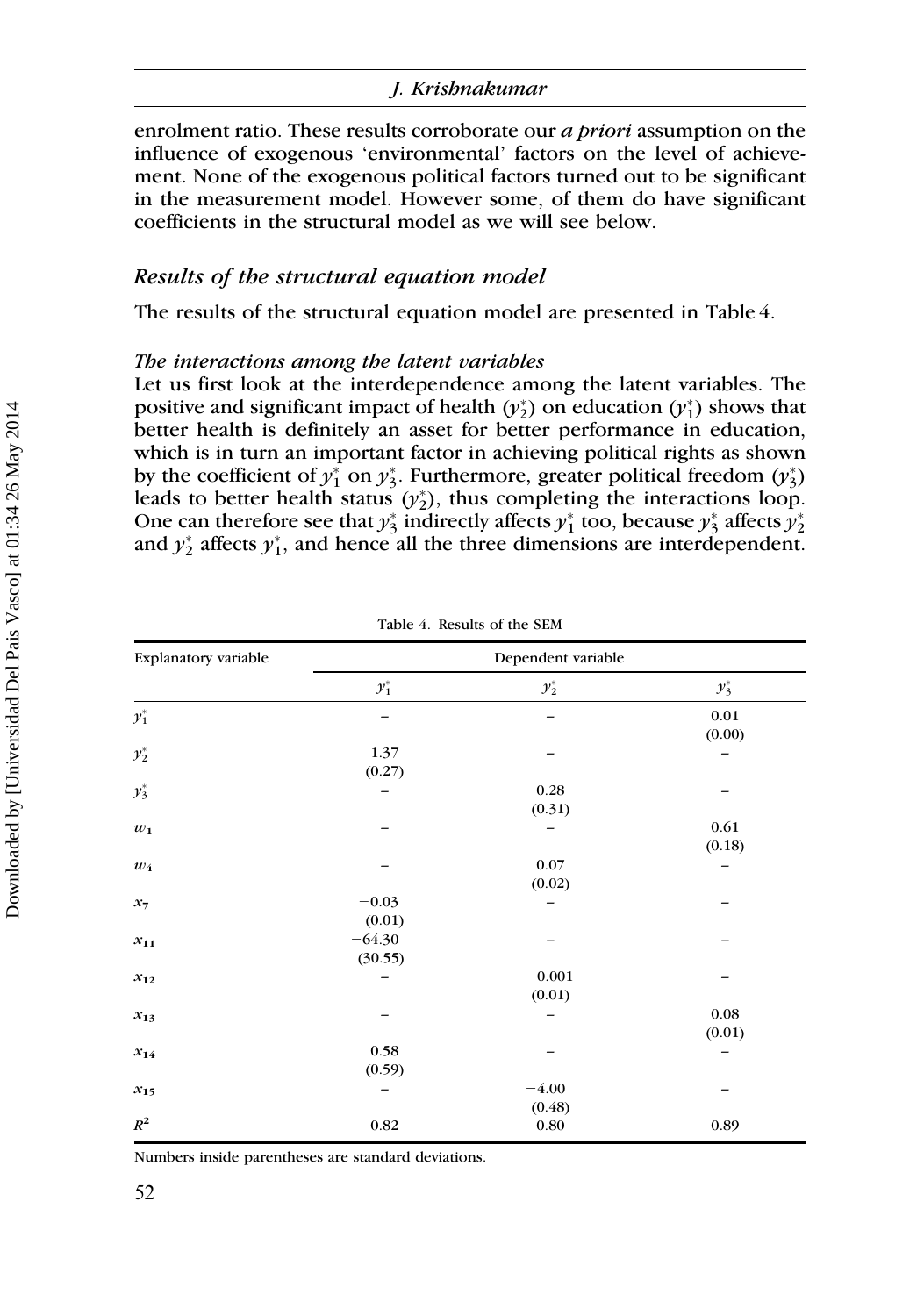#### The effects of the exogenous causes

What are the significant exogenous causes of our latent variables? The democracy–autocracy index has an important positive effect on education (i.e. a more democratic regime seems to favour higher achievement in education). The population growth rate and population density have an important negative effect on education. This can be explained by the increased pressure exerted by a higher growth rate and density of population on existing educational services and government resources, thereby affecting the overall achievement in this field. The percentage of population using improved water sources and number of physicians per 100 000 people have a positive and significant effect on health, whereas fertility has a negative effect as expected. Finally, press freedom and control of corruption have a significant and positive effect on political freedom, the effects of regulatory quality, government effectiveness and political stability not being significant. Lack of corruption definitely implies more freedom — and the more the 'collective voice' in terms of press freedom, the better the political rights atmosphere.

The economic factors chosen were not significant for any of our three dimensions. This does not mean that they are not important as such; they would have been if we had explicitly included the GDP in our model or if our model had a separate dimension corresponding to material welfare.

The  $R^2$  values in both Tables 3 and 4 seem to indicate that a relatively high percentage of the observed variance is explained by the equations of the model, thus implying an adequate fit.

Based on the above model, we estimated the latent variables and normalized them on a 0–1 scale for comparison purposes. Then an aggregate capability index  $\hat{H}$  (representing our human development measure) was also computed as a weighted average of the factor scores using the inverse of their variance (in other words, the precision of each latent factor) as weights. Thus, the more statistically reliable a component is, the bigger its weight in the aggregate. The weights of the three factors in our case are  $0.124, 0.436$  and  $0.440$ , respectively.<sup>10</sup> Health and political freedom therefore receive more weight than education in our measure.

This aggregate score can be interpreted as an index reflecting multiple dimensions (knowledge, health and political freedom in our application) and taking account of various interactive mechanisms operating within the society. Thus, there are two main differences from the HDI: the political freedom element and the derivation of the index and the weights based on the underlying structural model. It should be pointed out here that our latent factors are only ordinal variables and their values have no intrinsic meaning nor any units of measurement.

Ranking our sample countries using  $\hat{H}$  and comparing it with that using the HDI (see Tables 5–8), we see that there is a strong correlation between the two measures (0.86 for the ranks and 0.85 for the values). However, if we look at the individual elements of both rank vectors we see there are some big differences for particular countries. For instance, the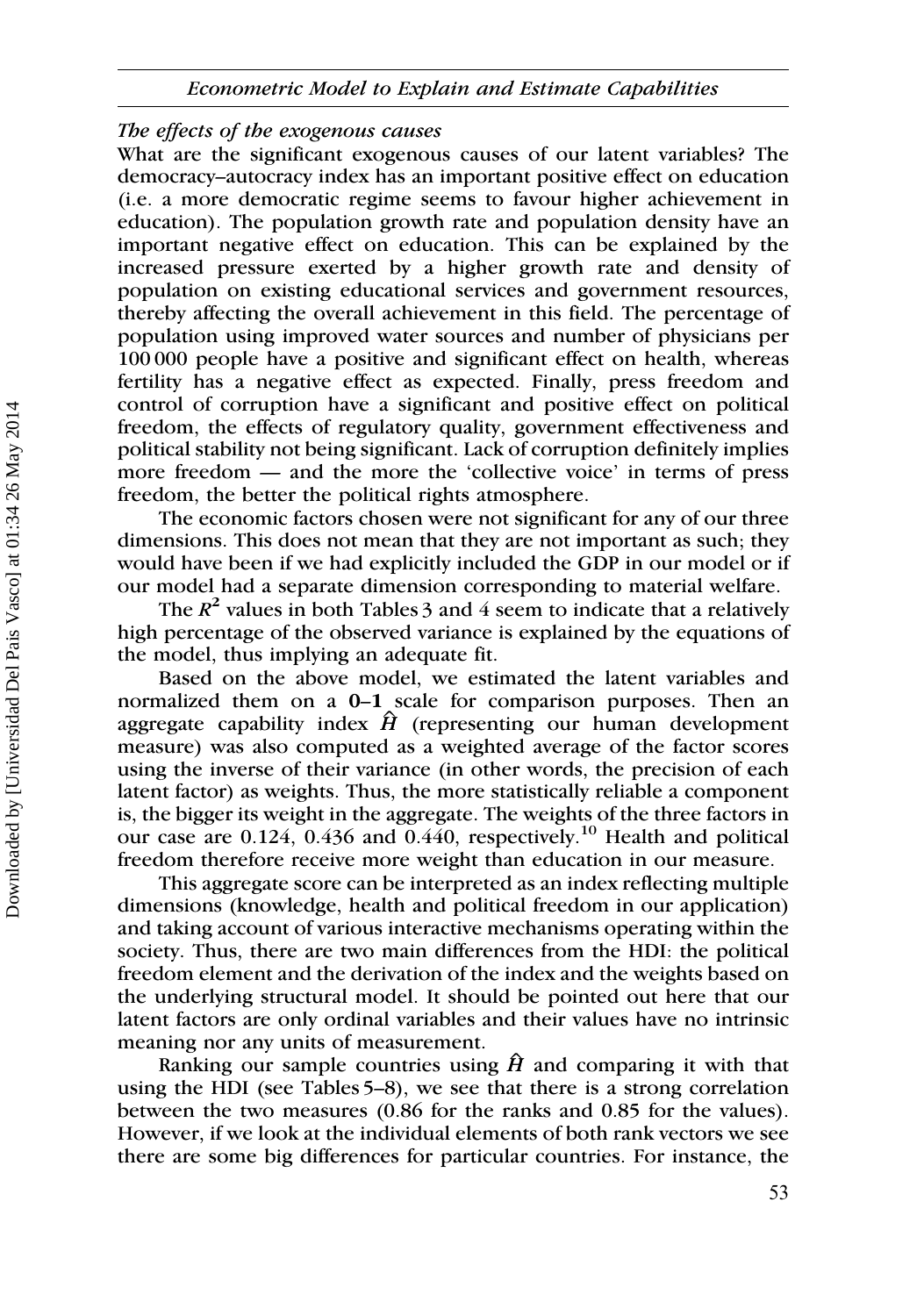J. Krishnakumar

| hdi      | Human development index                                          |  |
|----------|------------------------------------------------------------------|--|
| hha      | Our aggregate index $\hat{H}$ based on estimated factor scores   |  |
| Hav      | A simple average of the three latent factor scores               |  |
| newh     | A third weighted average with different weights (see Appendix B) |  |
| gdp      | Normalized GDP per capita                                        |  |
| $\nu^*1$ | 'Knowledge' dimension                                            |  |
| $v^*2$   | 'Health' dimension                                               |  |
| $v*3$    | 'Political freedom' dimension                                    |  |
| rhdi     | Rank according to the HDI                                        |  |
| rhhat    | Rank according to $\hat{H}$                                      |  |
| rhav     | Rank according to rhav                                           |  |
| rnewh    | Rank according to newh                                           |  |
| rgdpn    | Rank according to (normalized) GDP                               |  |
| $ry^*n$  | Rank according to $y_n^*$ for $n=1, 2, 3$                        |  |

Table 5. Explanations of abbreviations used in rank tables

Dominican Republic, Guyana, South Africa, Bolivia and Honduras all do much better (with a rank difference greater than or equal to 10) in terms of  $\hat{H}$  than of the HDI. Similarly, Mexico, Colombia, Kazakhstan, Uzbekistan and Algeria do better in terms of the HDI than our index.

Looking at the individual components of  $\hat{H}$ , it is the third one,  $y_3^*$ (political freedom), which is the least correlated with the HDI whether it is in terms of ranks or the values themselves. The correlation between the HDI and  $y_3^*$  values is only 0.43 and that between their ranks is 0.53. The weak correlation is because they represent entirely different dimensions. However, in spite of this, the overall index  $\hat{H}$  (which includes  $y_3^*$ ) is strongly correlated with the HDI as we saw earlier due to the fact that the other two components  $(y_1^*$  and  $y_2^*)$  are also present in the HDI and together get more weight than the third component in  $\hat{H}$ . A striking example of this is China, which is 25th according to the HDI and 38th according to  $\hat{H}$ , but 52nd (out of 56) in  $y_3^*$  (political freedom). The low score in political freedom is compensated by the fact that it performs better in the other two dimensions, leading to a much better position in terms of  $\hat{H}$ . However, the high level of 'capabilities' in these two dimensions do not fully counter their low level in the third one since our overall index  $H$  still ranks it lower than the HDI (which has a GDP component). Continuing our attention on the 'political freedom' index, one finds that Costa Rica, Mauritius, Hungary, South Africa, Uruguay, Slovakia, Guyana, Jamaica, Panama and Chile hold the first 10 ranks, and

| rhdi,rhhat | rhhat, rgdp | rhdi, rgdpn | rhdi, $ry*1n$ | rhdi, $rv^*2n$ | rhdi, $rv*3n$ |  |
|------------|-------------|-------------|---------------|----------------|---------------|--|
| 0.86       | $_{0.81}$   | 0.89        | 0.92          | 0.92           | 0.53          |  |
| hdi,hhat   | hhat,gdp    | hdi,gdpn    | $hdi, y*1$    | $hdi, rv*2$    | $hdi, ry*3$   |  |
| 0.85       | 0.8         | 0.89        | 0.95          | 0.94           | 0.43          |  |

Table 6. Value and rank correlations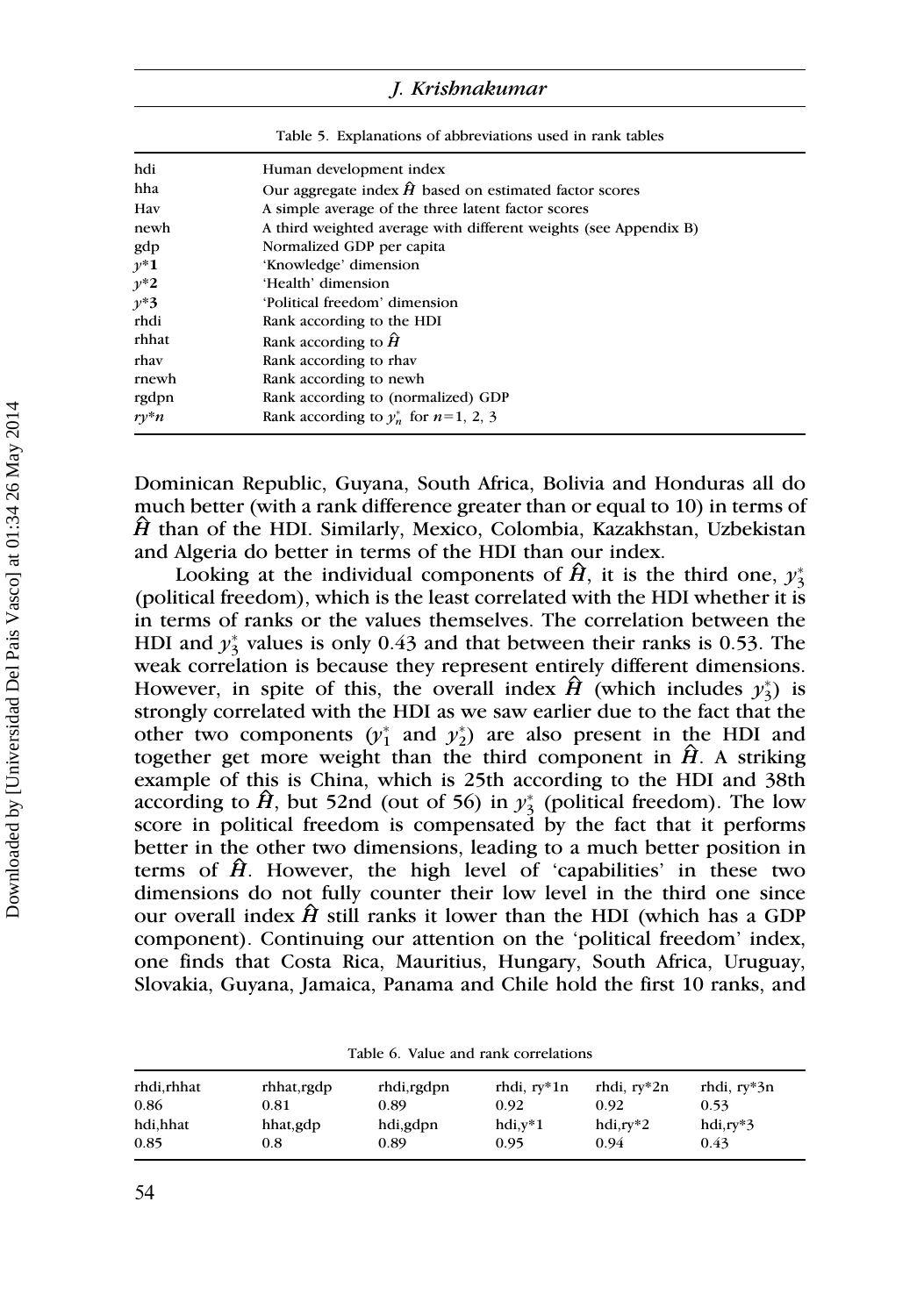| Table 7. Country rankings  |                |                |                |                |                |              |
|----------------------------|----------------|----------------|----------------|----------------|----------------|--------------|
| Country                    | rankhdi        | rankhhat       | rgdpn          | $ry*1$         | $ry*2$         | $ry*3$       |
| Argentina                  | 1              | 10             | 2              | 3              | $\overline{7}$ | 15           |
| Hungary                    | $\overline{c}$ | 1              | $\mathbf{1}$   | $\mathbf{1}$   | 2              | 3            |
| Slovakia                   | 3              | 4              | 3              | 5              | 1              | 6            |
| Chile                      | 4              | 5              | $\overline{7}$ | 6              | 3              | 10           |
| Uruguay                    | 5              | 3              | 8              | $\overline{c}$ | $\overline{4}$ | 5            |
| Costa Rica                 | 6              | $\overline{c}$ | 5              | 15             | 5              | $\mathbf{1}$ |
| Mexico                     | 7              | 18             | 9              | 17             | 16             | 23           |
| Panama                     | 8              | 7              | 17             | 12             | 11             | 9            |
| Bulgaria                   | 9              | 8              | 13             | $\overline{4}$ | 6              | 11           |
| Romania                    | 10             | 11             | 21             | 7              | 12             | 13           |
| Colombia                   | 11             | 24             | 11             | 13             | 17             | 34           |
| Mauritius                  | 12             | 6              | 6              | 32             | 8              | 2            |
| Venezuela                  | 13             | 20             | 20             | 24             | 14             | 27           |
| Thailand                   | 14             | 15             | 15             | 20             | 18             | 18           |
| <b>Brazil</b>              | 15             | 16             | 10             | 16             | 19             | 19           |
| Philippines                | 16             | 13             | 27             | 8              | 20             | 16           |
| Kazakhstan                 | 17             | 36             | 18             | 10             | 37             | 44           |
| Peru                       | 18             | 25             | 23             | 9              | 28             | 28           |
| Jamaica                    | 19             | 9              | 29             | 33             | 10             | 8            |
| Turkey                     | 20             | 29             | 14             | 27             | 30             | 37           |
| Sri Lanka                  | 21             | 19             | 32             | 14             | 9              | 31           |
| Paraguay                   | 22             | 22             | 22             | 22             | 15             | 32           |
| Dominican Republic         | 23             | 12             | 12             | 10             | 13             | 14           |
| Uzbekistan                 | 24             | 43             | 38             | 28             | 32             | 53           |
| China                      | 25             | 38             | 28             | 19             | 23             | 52           |
| Iran (Islamic Republic of) | 26             | 34             | 18             | 29             | 29             | 45           |
| Jordan                     | 27             | 26             | 26             | 35             | 25             | 29           |
| Kyrgyzstan                 | 28             | 33             | 36             | 25             | 34             | 38           |
| Guyana                     | 29             | 14             | 24             | 18             | 33             | 7            |
| Algeria                    | 30             | 42             | 16             | 37             | 36             | 50           |
| South Africa               | 31             | 17             | $\overline{4}$ | 23             | 40             | 4            |
| Syrian Arab Republic       | 32             | 41             | 33             | 36             | 21             | 54           |
| Vietnam                    | 33             | 40             | 41             | 26             | 22             | 55           |
| Indonesia                  | 34             | 27             | 34             | 21             | 27             | 33           |
| Bolivia                    | 35             | 23             | 39             | 31             | 41             | 12           |
| Egypt                      | 36             | 32             | 30             | 30             | 26             | 41           |
| Honduras                   | 37             | 21             | 35             | 34             | 24             | 22           |
| Guatemala                  | 38             | 28             | 25             | 39             | 35             | 26           |
| Morocco                    | 39             | 31             | 31             | 45             | 31             | 35           |
| Zimbabwe                   | 40             | 46             | 37             | 38             | 43             | 47           |
| Ghana                      | 41             | 30             | 40             | 43             | 39             | 24           |
| Cambodia                   | 42             | $47\,$         | 46             | $\sqrt{40}$    | 47             | 39           |
| Kenya                      | 43             | 45             | 51             | 41             | 42             | 43           |
| Pakistan                   | 44             | 51             | 44             | 47             | 46             | 51           |
| Togo                       | 45             | 48             | 47             | $46\,$         | 44             | 42           |
| Bangladesh                 | 46             | 37             | 48             | 50             | 38             | 30           |
| Madagascar                 | 47             | 35             | 53             | 44             | 48             | 21           |
| Mauritania                 | 48             | 53             | 44             | 54             | 54             | 40           |
| Zambia                     | 49             | 49             | 55             | 42             | 51             | 36           |
| Senegal                    | 50             | 44             | 49             | 49             | 45             | 25           |
| Benin                      | 51             | 39             | 52             | 48             | 50             | 17           |
| Guinea                     | 52             | 55             | 43             | 53             | 52             | 48           |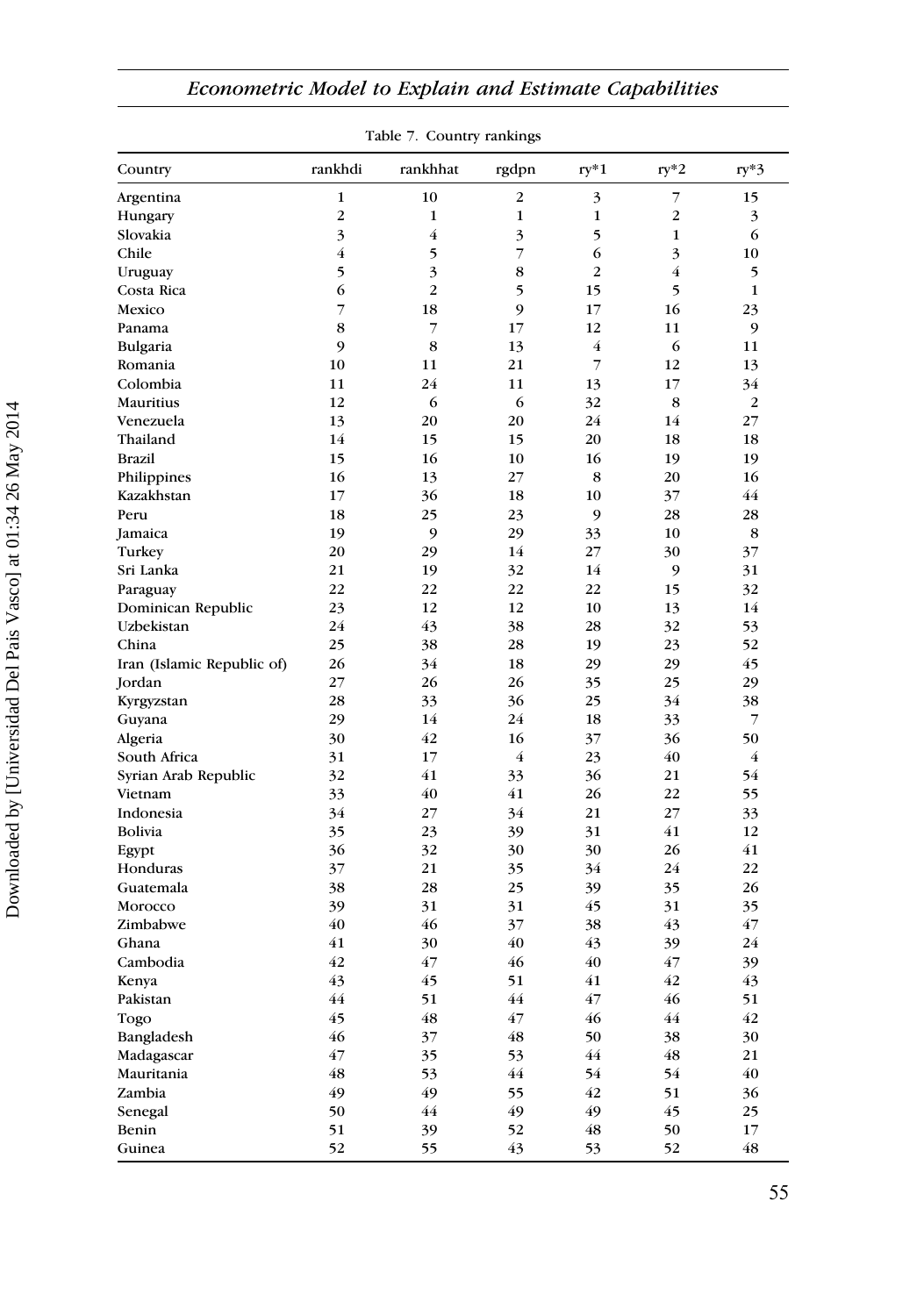| Table 7. Continued |         |          |       |        |         |         |
|--------------------|---------|----------|-------|--------|---------|---------|
| Country            | rankhdi | rankhhat | rgdpn | $ry*1$ | $rv^*2$ | $rv^*3$ |
| Gambia             | 53      | 52       | 41    | 51     | 49      | 49      |
| Mali               | 54      | 50       | 54    | 55     | 55      | 20      |
| Chad               | 55      | 54       | 50    | 52     | 53      | 46      |

Table 8. Rank differences

| Country                    |                | rhdi-rhhat rgdp-rhhat rhdi-ry*1 |                | rhdi-ry*2               | rhdi-ry*3      | rhdi-rgdp        |
|----------------------------|----------------|---------------------------------|----------------|-------------------------|----------------|------------------|
| Argentina                  | $-9$           | $-8$                            | $-2$           | $-6$                    | $-14$          | $-1$             |
| Hungary                    | $\mathbf{1}$   | $\mathbf{0}$                    | $\mathbf{1}$   | $\boldsymbol{0}$        | $-1$           | $\mathbf{1}$     |
| Slovakia                   | $-1$           | $-1$                            | $-2$           | $\overline{a}$          | $-3$           | $\bf{0}$         |
| Chile                      | $-1$           | $\overline{c}$                  | $-2$           | $\mathbf{1}$            | $-6$           | $-3$             |
| Uruguay                    | $\overline{2}$ | 5                               | 3              | $\mathbf{1}$            | $\mathbf{0}$   | $-3$             |
| Costa Rica                 | $\overline{4}$ | $\overline{\mathbf{3}}$         | $-9$           | $\mathbf{1}$            | 5              | $\mathbf{1}$     |
| Mexico                     | $-11$          | $-9$                            | $-10$          | $-9$                    | $-16$          | $-2$             |
| Panama                     | $\mathbf{1}$   | 10                              | $-4$           | $-3$                    | $-1$           | $-9$             |
| Bulgaria                   | $\mathbf{1}$   | 5                               | 5              | $\overline{\mathbf{3}}$ | $-2$           | $-4$             |
| Romania                    | $-1$           | 10                              | 3              | $-2$                    | $-3$           | $-11$            |
| Colombia                   | $-13$          | $-13$                           | $-2$           | $-6$                    | $-23$          | $\bf{0}$         |
| Mauritius                  | 6              | $\boldsymbol{0}$                | $-20$          | $\overline{4}$          | 10             | 6                |
| Venezuela                  | $-7$           | $\mathbf{0}$                    | $-11$          | $-1$                    | $-14$          | $-7$             |
| Thailand                   | $-1$           | $\boldsymbol{0}$                | $-6$           | $-4$                    | $-4$           | $-1$             |
| <b>Brazil</b>              | $-1$           | $-6$                            | $-1$           | $-4$                    | $-4$           | 5                |
| Philippines                | 3              | 14                              | 8              | $-4$                    | $\overline{0}$ | $-11$            |
| Kazakhstan                 | $-19$          | $-18$                           | $\overline{7}$ | $-20$                   | $-27$          | $-1$             |
| Peru                       | $-7$           | $-2$                            | 9              | $-10$                   | $-10$          | $-5$             |
| Jamaica                    | 10             | 20                              | $-14$          | 9                       | 11             | $-10$            |
| Turkey                     | $-9$           | $-15$                           | $-7$           | $-10$                   | $-17$          | 6                |
| Sri Lanka                  | $\overline{2}$ | 13                              | $\overline{7}$ | 12                      | $-10$          | $-11$            |
| Paraguay                   | $\mathbf{0}$   | $\mathbf{0}$                    | $\mathbf{0}$   | $\overline{7}$          | $-10$          | $\boldsymbol{0}$ |
| Dominican Republic         | 11             | $\mathbf{0}$                    | 13             | 10                      | 9              | 11               |
| Uzbekistan                 | $-19$          | $-5$                            | $-4$           | $-8$                    | $-29$          | $-14$            |
| China                      | $-13$          | $-10$                           | 6              | $\overline{c}$          | $-27$          | $-3$             |
| Iran (Islamic Republic of) | $-8$           | $-16$                           | $-3$           | $-3$                    | $-19$          | $\bf 8$          |
| Jordan                     | $\mathbf{1}$   | $\boldsymbol{0}$                | $-8$           | 2                       | $-2$           | $\mathbf{1}$     |
| Kyrgyzstan                 | $-5$           | $\overline{\mathbf{3}}$         | 3              | $-6$                    | $-10$          | $-8$             |
| Guyana                     | 15             | 10                              | 11             | $-4$                    | 22             | 5                |
| Algeria                    | $-12$          | $-26$                           | $-7$           | $-6$                    | $-20$          | 14               |
| South Africa               | 14             | $-13$                           | 8              | $-9$                    | 27             | 27               |
| Syrian Arab Republic       | $-9$           | $-8$                            | $-4$           | 11                      | $-22$          | $^{-1}$          |
| Vietnam                    | $-7$           | $\mathbf{1}$                    | $\overline{7}$ | 11                      | $-22$          | $-8$             |
| Indonesia                  | $\overline{7}$ | $\overline{7}$                  | 13             | $\overline{7}$          | $\mathbf{1}$   | $\bf{0}$         |
| Bolivia                    | 12             | 16                              | $\overline{4}$ | $-6$                    | 23             | $-4$             |
| Egypt                      | $\overline{4}$ | $-2$                            | 6              | 10                      | $-5$           | 6                |
| Honduras                   | 16             | 14                              | 3              | 13                      | 15             | $\overline{2}$   |
| Guatemala                  | 10             | $-3$                            | $-1$           | 3                       | 12             | 13               |
| Morocco                    | 8              | $\boldsymbol{0}$                | $-6$           | 8                       | $\overline{4}$ | 8                |
| Zimbabwe                   | $-6$           | $-9$                            | $\overline{2}$ | $-3$                    | $-7$           | 3                |
| Ghana                      | 11             | 10                              | $-2$           | $\overline{2}$          | 17             | $\mathbf{1}$     |
| Cambodia                   | $-5$           | $-1$                            | $\overline{c}$ | $-5$                    | 3              | $-4$             |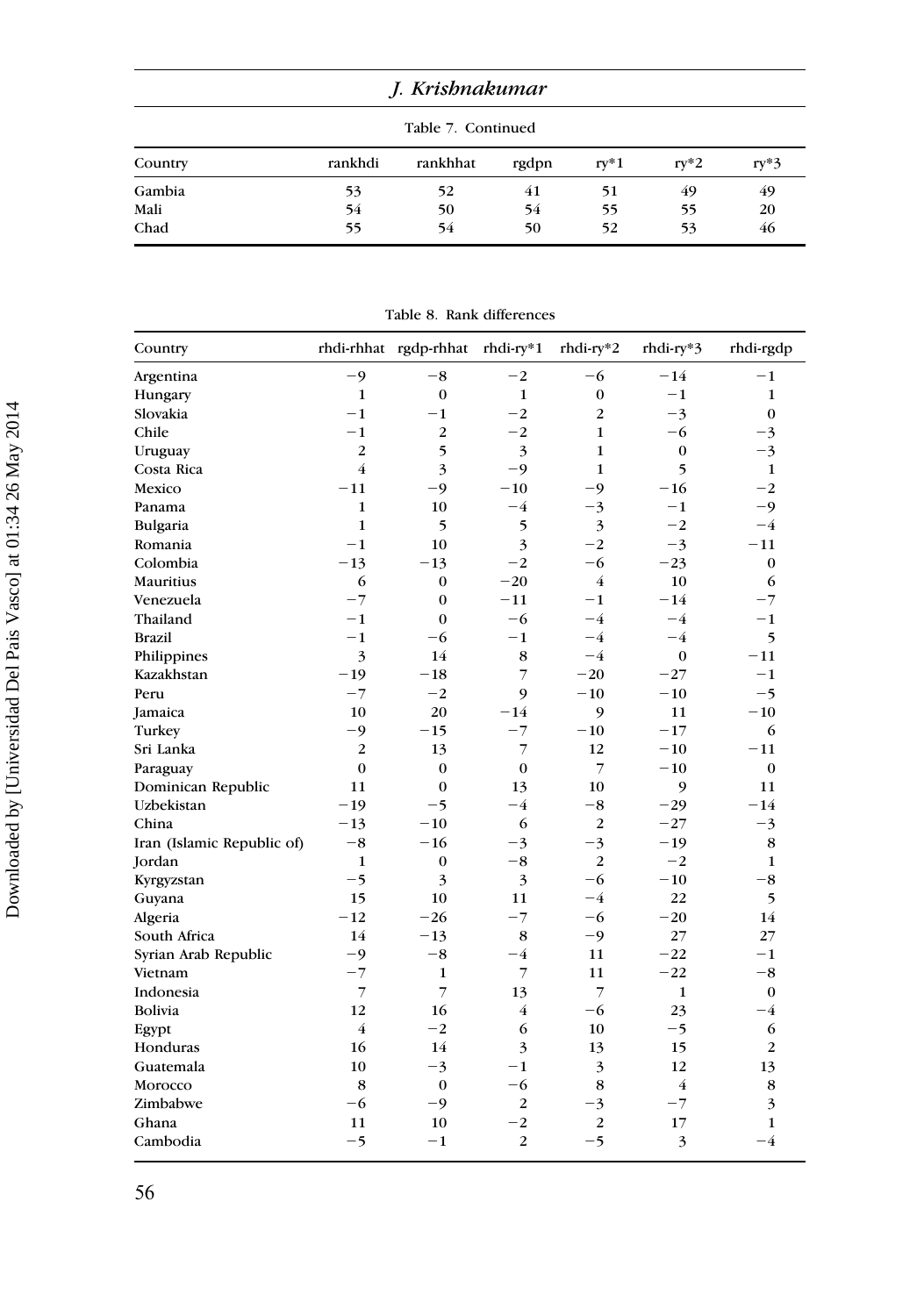| Country    |          | rhdi-rhhat rgdp-rhhat rhdi-ry*1 |                | $r$ hdi-ry*2 | $r$ hdi-r $v*3$ | rhdi-rgdp |
|------------|----------|---------------------------------|----------------|--------------|-----------------|-----------|
| Kenya      | $-2$     | 6                               | $\overline{2}$ |              | 0               | -8        |
| Pakistan   | $-7$     | $-7$                            | $-3$           | $-2$         | $-7$            |           |
| Togo       | $-3$     | — 1                             | $-1$           |              | 3               | $-2$      |
| Bangladesh | 9        | 11                              | $-4$           | 8            | 16              | $-2$      |
| Madagascar | 12       | 18                              | 3              | $-1$         | 26              | -6        |
| Mauritania | $-5$     | -9                              | -6             | $-6$         | 8               | 4         |
| Zambia     | $\Omega$ | 6                               |                | $-2$         | 13              | -6        |
| Senegal    | 6        | 5                               |                | 5            | 25              |           |
| Benin      | 12       | 13                              | 3              |              | 34              |           |
| Guinea     | $-3$     | $-12$                           | $-1$           | $\Omega$     | 4               | 9         |
| Gambia     |          | $-11$                           | 2              | 4            | 4               | 12        |
| Mali       | 4        | 4                               | $-1$           | $-1$         | 34              |           |
| Chad       |          | $-4$                            | 3              | 2            | 9               |           |

Table 8. Continued Econometric Model to Explain and Estimate Capabilities

Chad, Zimbabwe, Guinea, Gambia, Algeria, Pakistan, China, Uzbekistan, Syria and Vietnam hold the last 10 ranks.

Turning to the comparison between per-capita GDP (normalized to the 0–1 scale) and  $\hat{H}$ , the correlation between the two is less than that between the HDI and  $\hat{H}$ , although it can be still considered to be reasonably high. The correlation between the *values* of  $\hat{H}$  and GDP is less than that between the HDI and GDP values. Thus the HDI is 'closer' to GDP than  $\hat{H}$ .

## **Conclusions**

What are the lessons learnt from our model results and rank comparisons? The most important message is that a better social and political environment not only helps the 'realization' of capabilities, but also augments the level of capabilities themselves as shown by the significant coefficients in the empirical estimations of our measurement and structural models. Thus the State has a positive role to play in terms of better social infrastructure and better governance. In addition, when this support system is provided in an adequate manner we see that not only does it enhance people's capabilities, but also leads the system to a path of 'virtuous' development cycle due to the positive interactions among the different dimensions enabling further progress.

Regarding the rank comparisons, the main point to be emphasized is that one should include as many important dimensions as possible while computing any measure of overall development or welfare, as each new component does contribute significantly to the adequacy of the aggregate measure in representing the complex reality.

Regarding some scope for improvements and extensions: one immediate extension that we can think of is the enlargement of our dataset to include different periods (and more countries) in the analysis,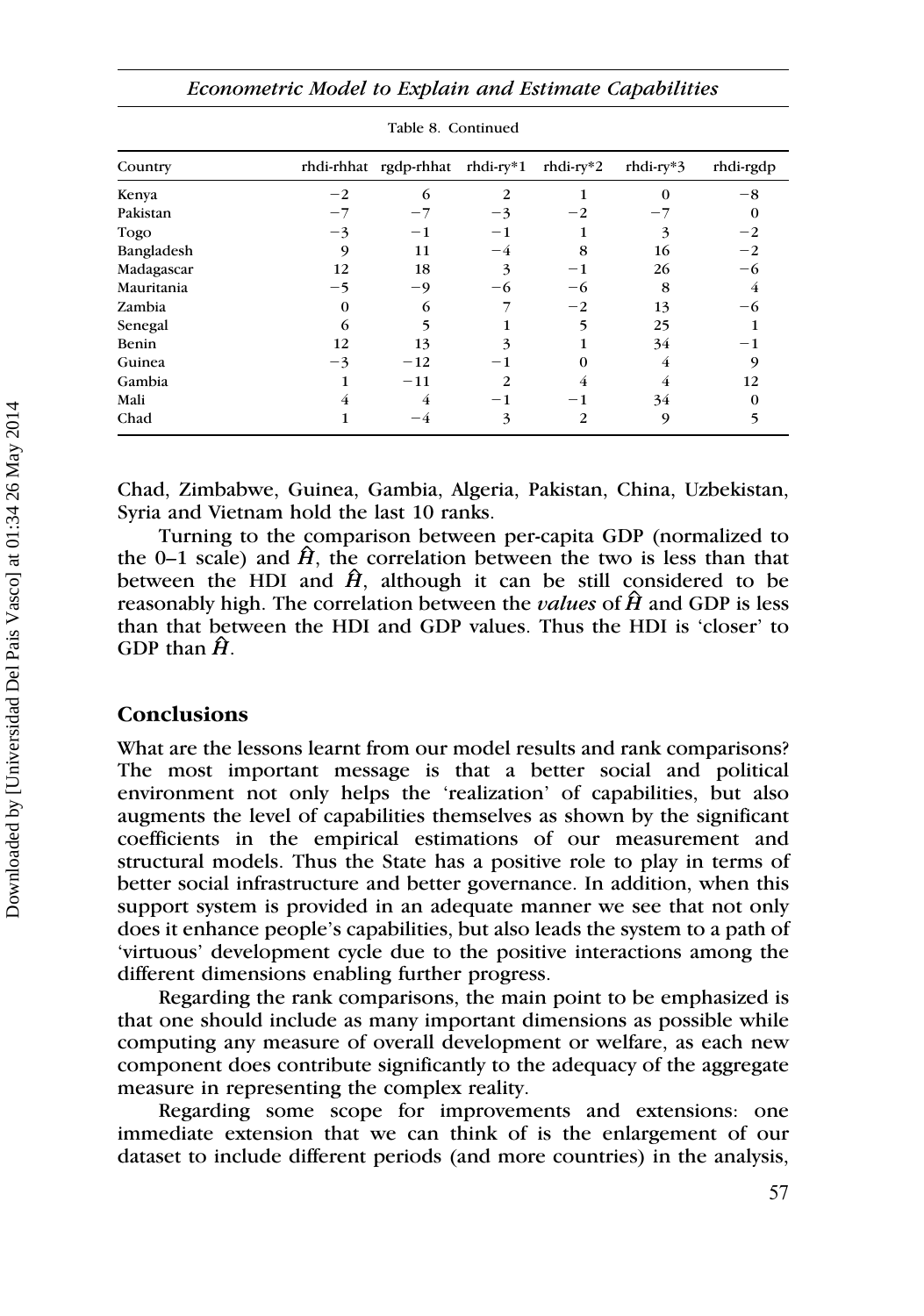allowing for different evolutions for different countries in the specification of the model and examining the 'robustness' of our results. Another possible extension is to go a step further in the utilization of our results in terms of deriving multidimensional poverty indices from our individual and aggregate factor scores.

#### Acknowledgements

The author would like to thank Joyce Tehini for research assistance especially in constructing the database. Thanks are also due to the participants of the 3rd International Conference on the Capability Approach, four anonymous referees and the Editor for useful suggestions that helped in improving the presentation of the paper.

### Notes

- 1 Throughout this paper we use the terms 'human development', well-being' and 'quality of life' in an inter-changeable manner.
- 2 The reader can find an excellent coverage of latent variable models with applications in Bollen (1989), Bartholomew and Knott (1999), Muthen (2002) and Skrondal and Rabe-Hesketh (2004). Some applications in the context of human development are given by Nagar and Basu (2001), Lelli (2001), Biswas and Caliendo (2002), Rahman et al. (2003), and McGillivray (2005).
- 3 Note that our concern here is with the interaction among different capabilities of the same individual, and not among capabilities of different people as considered by Iversen (2003) and Qizilbash (2005).
- 4 In our empirical analysis we use cross-sectional data, and hence the effects we identify can be interpreted as long-term (steady-state) influences.
- 5 Some authors (Bartholomew and Knott, 1999; Moustaki, 2003) use the same term to denote a mixture of different types of qualitative responses.
- 6 The reader is referred to Maddala (1983, pp. 22–23) for further explanations.
- 7 Gaertner and Xu (2006) use a similar notion of human development in their work.
- 8 Data sources are given later along with the list of variables.
- 9 Quotes are used to indicate that the variables names are reproduced as such from the data sources used.
- 10 We also explored other weighting schemes based on different considerations but there was no significant variation in the results among the alternatives. These different schemes and their results are reported in Appendix B.

## References

Amemiya, T. (1985) Advanced Econometrics, Harvard University Press, Cambridge, Mass. Bartholomew, D.J. and Knott, M. (1999) Latent Variable Models and Factor Analysis, Arnold, London.

- Biswas, B. and Caliendo, F. (2002) 'A multivariate analysis of the Human Development Index', Indian Economic Journal, 49(4), pp. 96–100.
- Bollen, K.A. (1989) Structural Equations with Latent Variables, John Wiley & Sons, New York.
- Browne, M.W. and Arminger, G. (1995) 'Specification and estimation of mean- and covariance-structural models', in G. Arminger, C.C. Clogg and M.E. Sobel (Eds),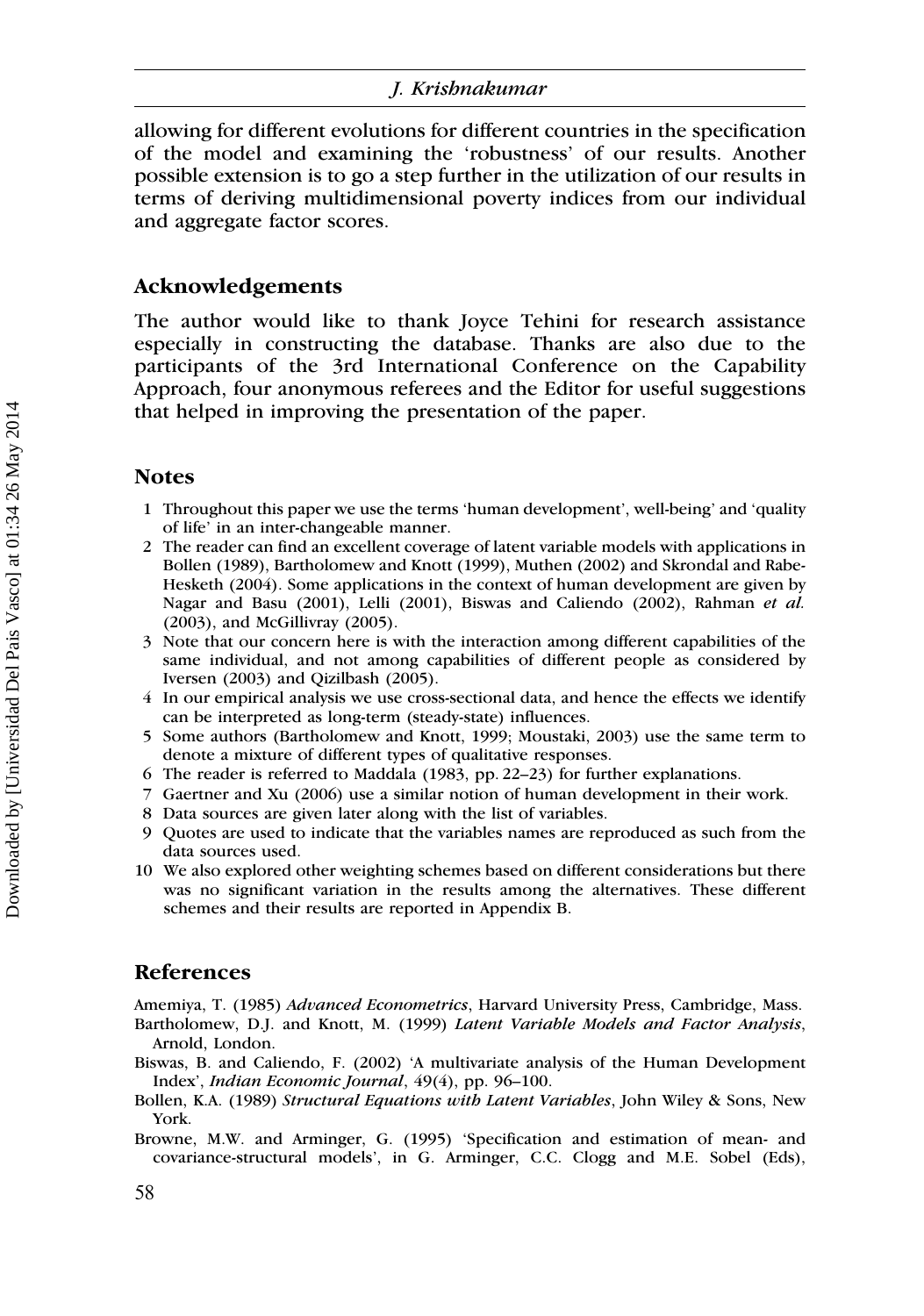Handbook of Statistical Modelling for the Social and Behavioral Sciences, Plenum Press, Newbury Park, Calif., pp. 311–359.

- Gaertner, W. and Xu, Y. (2006) 'Capability sets as a new measure of human development', Journal of Human Development, 7(3), pp. 311–321.
- Hausman, J.A. (1983) 'Specification and estimation of simultaneous equation models', in Handbook of Econometrics, North Holland, Amsterdam.
- Iversen, V. (2003) 'Intra-household inequality: a challenge for the capability approach?', Feminist Economics, 9(2–3), pp. 93–115.
- Jöreskog, K. (1973) 'A general method for estimatimg a linear structural equation system', in A.S. Goldberger and O.D. Duncan (Eds), Structural Equation Models in the Social Sciences, Seminar Press, New York.
- Jöreskog, K. (2002) 'Structural equation modelling with ordinal variables using LISREL' [http://www.ssicentral.com/lisrel/ordinal.htm].
- Jöreskog, K. and Goldberger, A. (1975) 'Estimation of a model with multiple indicators and multiple causes of a single latent variable', Journal of the American Statistical Association, 70(351), pp. 631–639.
- Lelli, S. (2001) Factor Analysis V.S Fuzzy Sets Theory: Assessing the Influence of Different Techniques on Sen's Functioning Approach, Center for Economic studies, K.U. Leuven.
- Maddala, G.S. (1983) Limited Dependent and Qualitative variables in Econometrics, Cambridge University Press, Cambridge.
- McGillivray, M. (2005) 'Measuring Non-economic well-being achievement', Review of Income and Wealth, 51(2), pp. 337–364.
- Morris, M.D. (1979) Measuring the Condition of the World's Poor: The Physical Quality of Life Index, Pergamon, New York.
- Moustaki, I. (2003) A General Class of Latent Variable Models for Ordinal Manifest Variables with Covariate Effects on the Manifest and Latent Variables, Department of Statistics, Athens University of Economics and Business.
- Muthen, B. (1983) 'Latent variable structural equation modelling with categorical data', Journal of Econometrics, 22, pp. 43-65.
- Muthen, B. (1984) 'A general structural equation model with dichotomous, ordered categorical and continuous latent indicators', Psychometrika, 49, pp. 115–132.
- Muthen, B. (1987) LISCOMP: Analysis of Linear Structural Equations with a Comprehensive Measurement Model, Scientific Software, Inc., Mooresville, Ind.
- Muthen, B. (1989) 'Latent variable modelling in heterogenous populations', Psychometrika, 54, pp. 557–585.
- Muthen, B. (2002) 'Beyond SEM: general latent variable modelling', Behaviormetrika, 29(1), pp. 81–117.
- Muthen, B. and Muthen, L. (2004) MPLUS User's Guide, Muthen and Muthen, Los Angeles, Calif.
- Murthi, M., Guio, A. and Drèze, J. (1997) 'Mortality, fertility, and gender bias in India', in J. Drèze and A. Sen (Eds), *Indian Development: Selected Regional Perspectives*, Oxford University Press, Delhi
- Nagar, A.L. and Basu, S. (2001) Weighting Socio-Economic Indicators of Human Development (A Latent Variable Approach), National Institute of Public Finance and Policy, New Delhi.
- Noorbakhsh, F. (1998) 'A modified Human Development Index', World Development, 26(3), pp. 517–528.
- Osberg, L. and Sharpe, A. (2003) 'Human well being and economic well being: what values are implicit in current indices?', in WIDER Conference on Inequality, Poverty and Human Well Being, Helsinki, 30–31 May.
- Qizilbash, M. (2005) 'Dialogue. Sen on freedom and gender justice', Feminist Economics, 11(3), pp. 151–166.
- Rahman, T., Mittelhammer, R.C. and Wandschneider, P. (2003) 'Measuring the quality of life across countries: a sensitivity analysis of well-being indices', in WIDER International Conference on Inequality, Poverty and Human Well-being, Helsinki, Finland.
- Sen, A.K. (1985) Commodities and Capabilities, North-Holland, Amsterdam.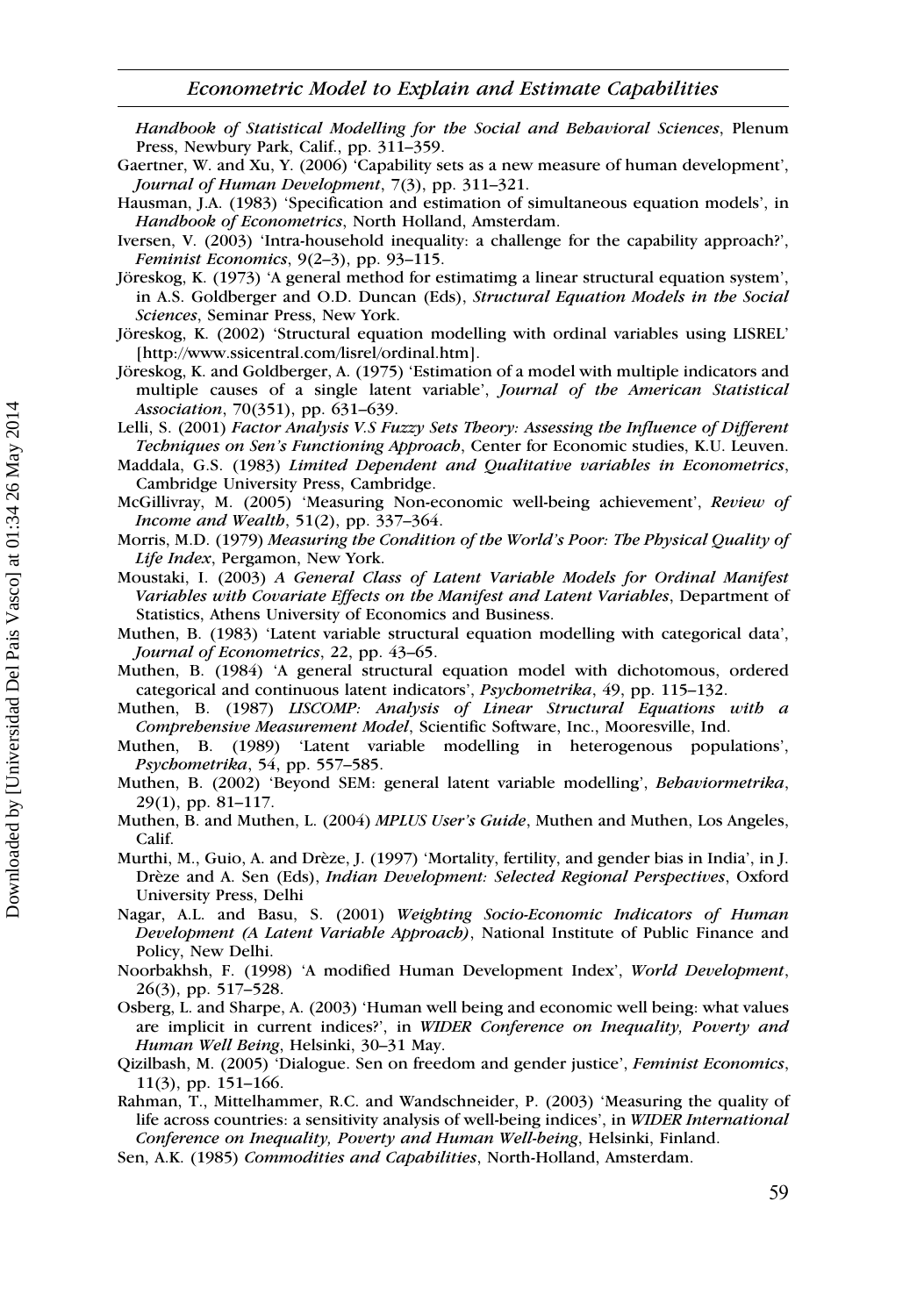Sen, A.K. (1999) Development as Freedom, Oxford University Press, Oxford.

- Skrondal, A. and Rabe-Hesketh, S. (2004) Generalized Latent Variable Modeling: Multilevel, Longitudinal, and Structural Equation Models, Chapman & Hall/CRC, Boca Raton, Fl.
- Theil, H. (1979) Principles of Econometrics, North Holland, Amsterdam.
- United Nations Development Programme (1990a) Human Development Report (annual since 1990), Oxford University Press.
- United Nations Development Programme (1990b) Human Development Data (annual since 1990) [http://hdr.undp.org/statistics/data/].
- Zellner, A. (1962) 'An efficient method of estimating seemingly unrelated regressions and tests for aggregation bias', Journal of the American Statistical Association, 57, pp. 348–368.

### Appendix A

In Appendix A we identify some special cases of our model that are of interest in our field of application. Before beginning the particular cases, it is useful to point out that terminologies are sometimes different between the statistical and econometric literature. In general what is termed a structural equation model (SEM) in the latent variable literature does not necessarily have the same meaning in the econometric literature. In classical econometrics, SEM refers to a simultaneous equation model i.e. an interdependent system of equations with as many endogenous variables as the number of equations and enough exogenous variables to identify the structural form. Both the endogenous and exogenous variables are observed in this framework. On the other hand, a system with latent endogenous variables typically comes under qualitative response (discrete choice) or limited dependent variable models. Case 1

If y is continuous,  $g(\cdot),h(\cdot)$  linear and there is no z or w we get the following model:

$$
Ay^*+Cx+u=0
$$

with

$$
y = Dy^* + v; \quad (x = x^*)
$$

This is the standard LISREL model (cf. Joreskog (1973)) (except for observed rather than latent exogenous variables, refer to our remark in Section 4 in this respect).

#### Case 2

With ordinal  $\gamma$  and no  $z,w$  we have LISREL with ordinal variables (cf. Joreskog (2002), Muthen (1983, 1984)). We omit writing the model as it will involve too many additional notations.

Case 3

If  $\gamma^*$  scalar,  $A=1$ , no z, no w, y continuous,  $g(\cdot),h(\cdot)$  linear, we have the MIMIC model, with appropriate notations (cf. Joreskog and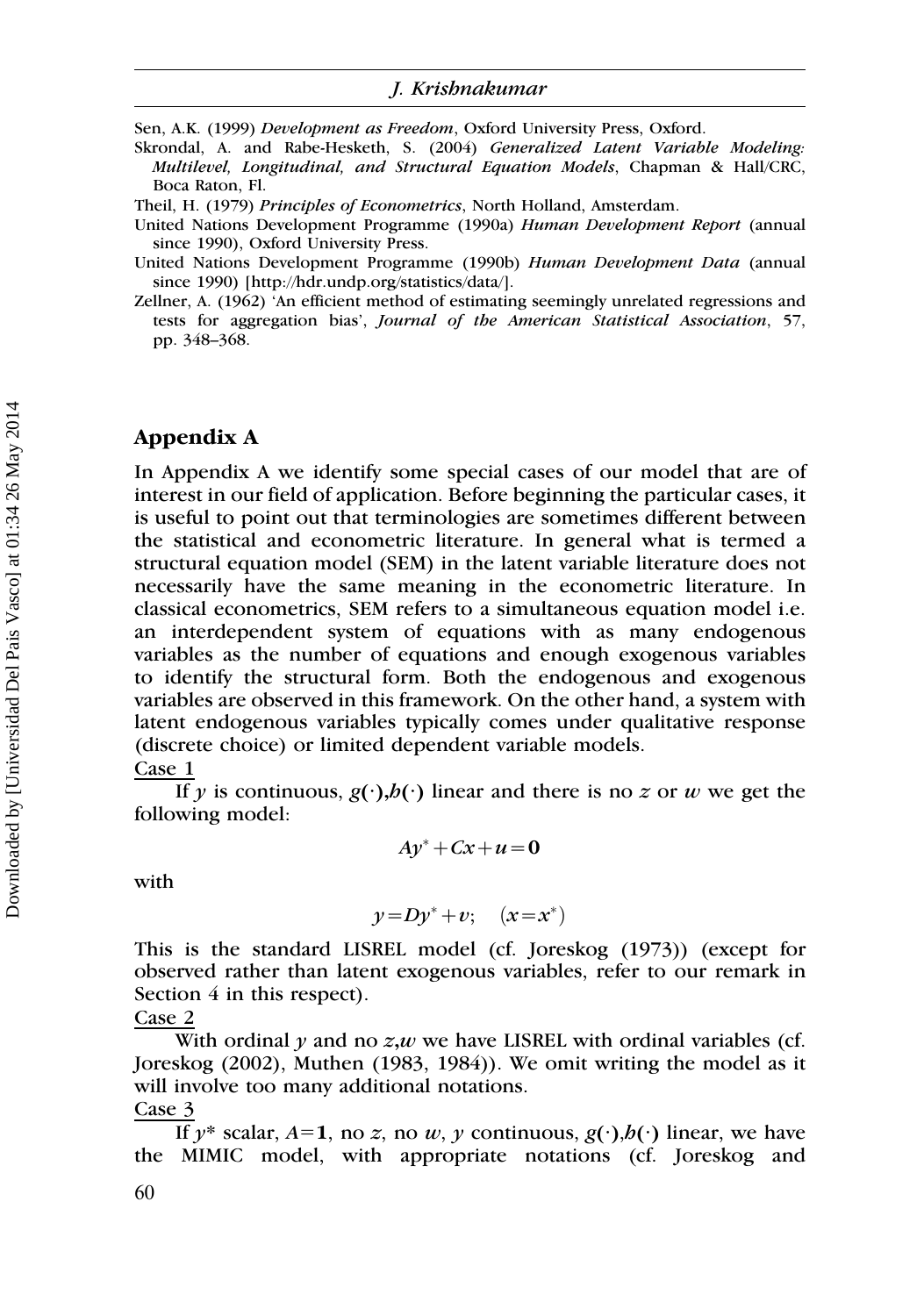Goldberger (1975)):

 $y^* = \Psi x + u;$  $y = \Phi y^* + v.$ 

Case 4

Same as Case 3 with  $y^*$  a vector,  $A=I$ , we have the extended or generalised MIMIC.

## Case 5

Same as Case 4 with w and z, we have the MIMIC with covariates (cf. Moustaki (2003)).

## Case 6

If  $v^*$  is observed (no measurement equation) then we have the classical SEM (cf. e.g. Theil (1979), Hausman(1983)). Case 7

If  $\gamma^*$  is observed, there is no z and  $A=I$ , then we have the SUR model  $y=Bx+u$  (cf. Zellner (1962)).

## Case 8

When  $\psi^*$  is scalar (no z) and  $\psi$  is either discrete or limited dependent we have the classical qualitative dependent variable model (see Amemiya (1985).

In the absence of any of these special cases, we have the general mixed simultaneous equation model as defined in Section 5. Thus the model in Section 5 can be viewed as a general structural model encompassing many known latent variable models.

## Appendix B

In Appendix B we compare our index  $\hat{H}$  with two other indices derived from the same factor score estimates using different weighting schemes. The first one 'hav' is a simple average of the three factor scores. In the second measure 'newh' the weight of a given latent factor is proportional to the R-squared value of the corresponding equation in the structural model indicative of how well the latent dimension is explained by our model. These weights are normalised to sum to unity. As seen from the tables below, there are no significant differences among the alternative schemes.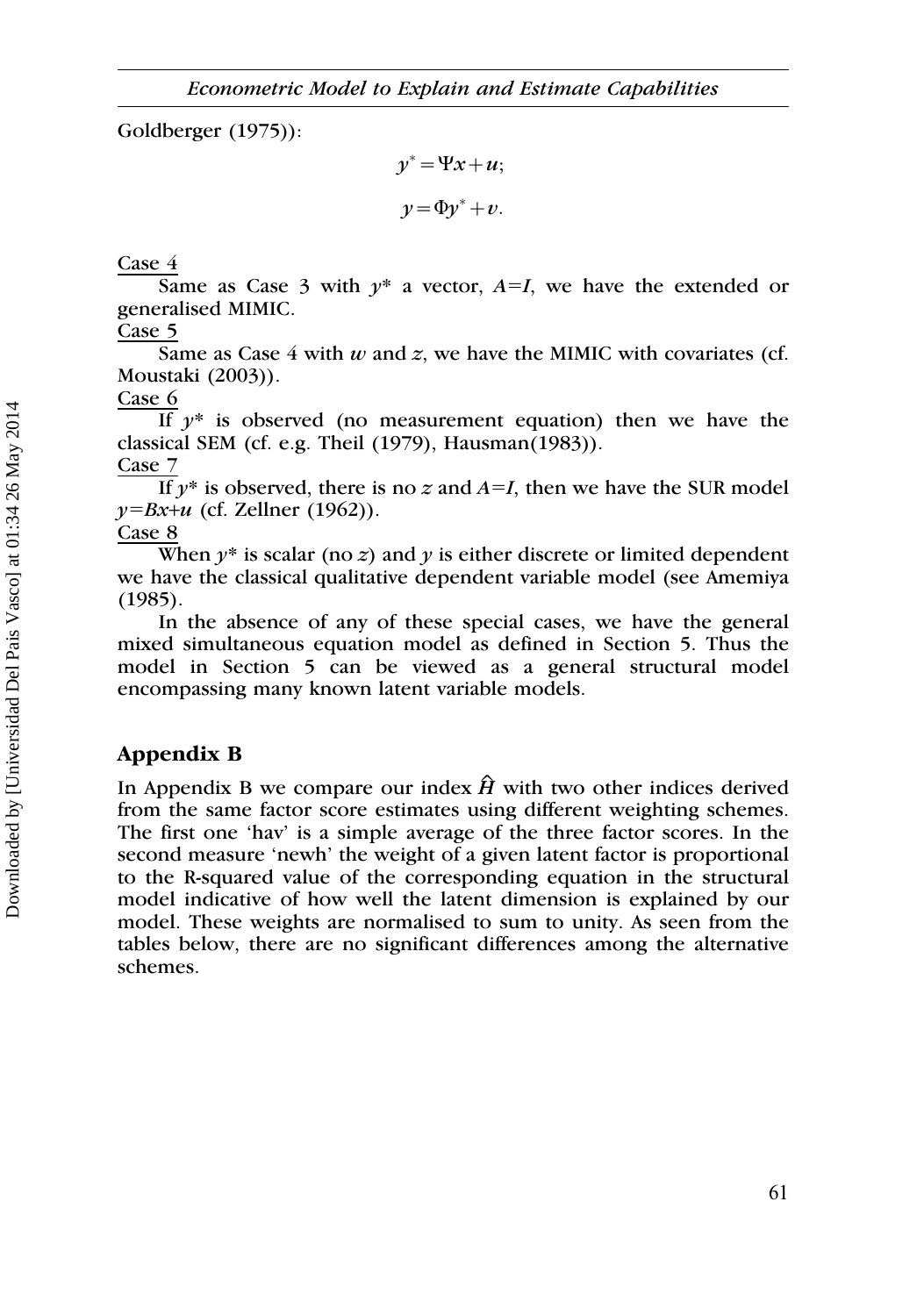|  |  | Table B1. Alternate indices rankings |  |  |
|--|--|--------------------------------------|--|--|
|--|--|--------------------------------------|--|--|

| Country                          | rankhhat       | rankhav                  | ranknewh                 |
|----------------------------------|----------------|--------------------------|--------------------------|
| Argentina                        | 10             | $\overline{\phantom{a}}$ | $\overline{\phantom{a}}$ |
| Hungary                          | $\mathbf{1}$   | $\mathbf{1}$             | $\mathbf{1}$             |
| Slovakia                         | $\overline{4}$ | $\mathfrak{Z}$           | $\mathfrak{Z}$           |
| Chile                            | 5              | 5                        | 5                        |
| Uruguay                          | $\mathfrak{Z}$ | 2                        | $\overline{c}$           |
| Costa Rica                       | $\overline{2}$ | $\overline{4}$           | $\overline{4}$           |
| Mexico                           | 18             | 18                       | 18                       |
| Panama                           | $\overline{7}$ | 8                        | 8                        |
| Bulgaria                         | 8              | 6                        | 6                        |
| Romania                          | 11             | 9                        | 9                        |
| Colombia                         | 24             | 21                       | 22                       |
| Mauritius                        | 6              | 10                       | 10                       |
| Venezuela                        | 20             | 20                       | 20                       |
| Thailand                         | 15             | 16                       | 16                       |
| <b>Brazil</b>                    | 16             | 15                       | 15                       |
| Philippines                      | 13             | 12                       | 12                       |
| Kazakhstan                       | 36             | 30                       | 30                       |
| Peru                             | 25             | 23                       | 21                       |
| Jamaica                          | 9              | 13                       | 13                       |
| Turkey                           | 29             | 27                       | 27                       |
| Sri Lanka                        | 19             | 19                       | 19                       |
|                                  | 22             | 22                       | 23                       |
| Paraguay                         | 12             | 11                       | 11                       |
| Dominican Republic<br>Uzbekistan | 43             | 37                       | 38                       |
|                                  |                |                          |                          |
| China                            | 38             | 34                       | 34                       |
| Iran (Islamic Republic of)       | 34             | 33                       | 33                       |
| Jordan                           | 26             | 28                       | 28                       |
| Kyrgyzstan                       | 33             | 29                       | 29                       |
| Guyana                           | 14             | 14                       | 14                       |
| Algeria                          | 42             | 41                       | 41                       |
| South Africa                     | 17             | 17                       | 17                       |
| Syrian Arab Republic             | 41             | 39                       | 40                       |
| Vietnam                          | 40             | 36                       | 36                       |
| Indonesia                        | 27             | 26                       | 26                       |
| Bolivia                          | 23             | 25                       | 25                       |
| Egypt                            | 32             | 32                       | 32                       |
| Honduras                         | 21             | 24                       | 24                       |
| Guatemala                        | 28             | 31                       | 31                       |
| Morocco                          | 31             | 38                       | 37                       |
| Zimbabwe                         | 46             | 42                       | 42                       |
| Ghana                            | 30             | 35                       | 35                       |
| Cambodia                         | 47             | 46                       | 46                       |
| Kenya                            | 45             | 44                       | 45                       |
| Pakistan                         | 51             | 51                       | 51                       |
| Togo                             | 48             | 49                       | 49                       |
| Bangladesh                       | 37             | 43                       | 43                       |
| Madagascar                       | 35             | 40                       | 39                       |
| Mauritania                       | 53             | 53                       | 53                       |
| Zambia                           | 49             | 48                       | 48                       |
| Senegal                          | 44             | 47                       | 47                       |
| Benin                            | 39             | 45                       | 44                       |
| Guinea                           | 55             | 55                       | 55                       |
|                                  |                |                          |                          |